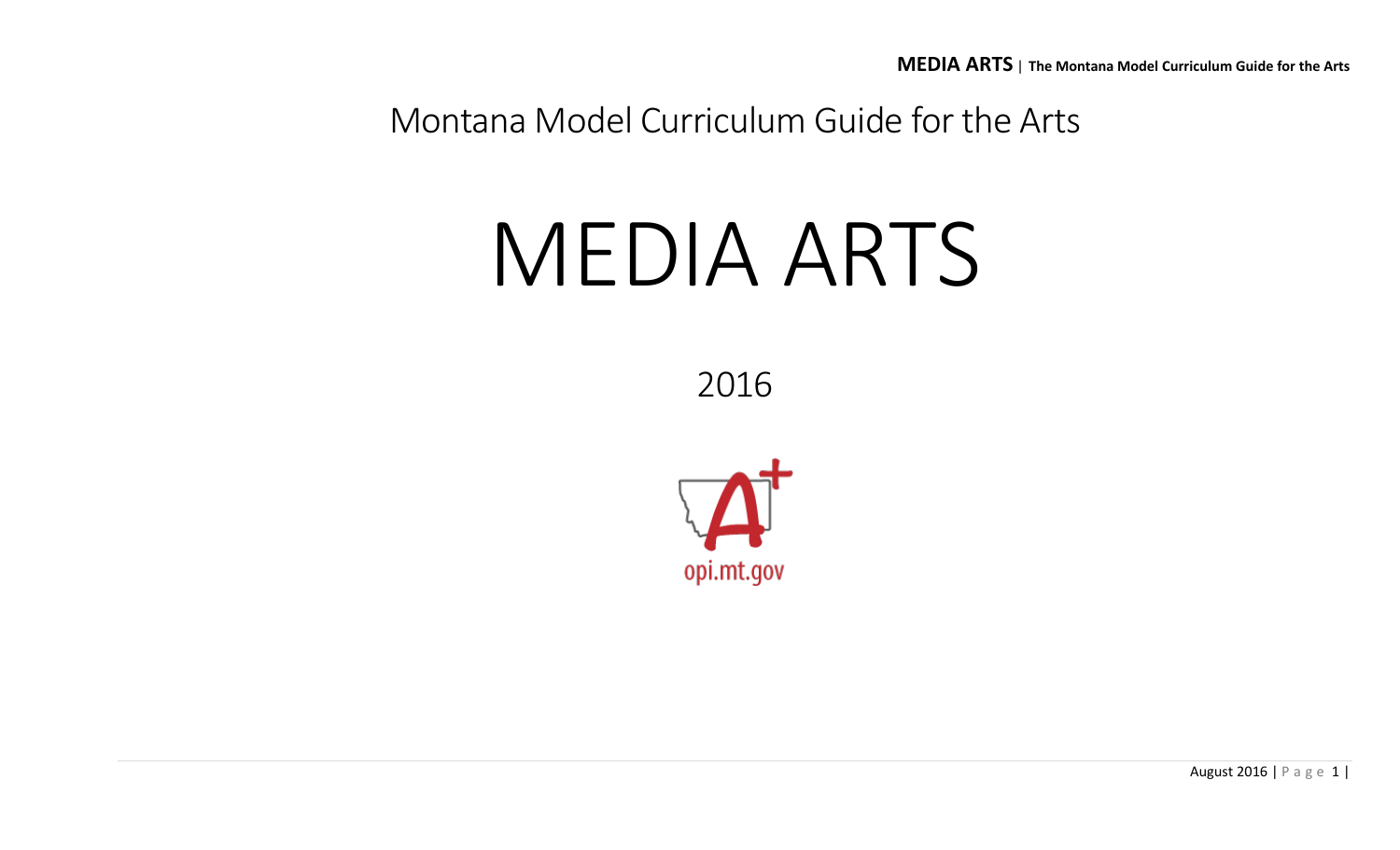## Contents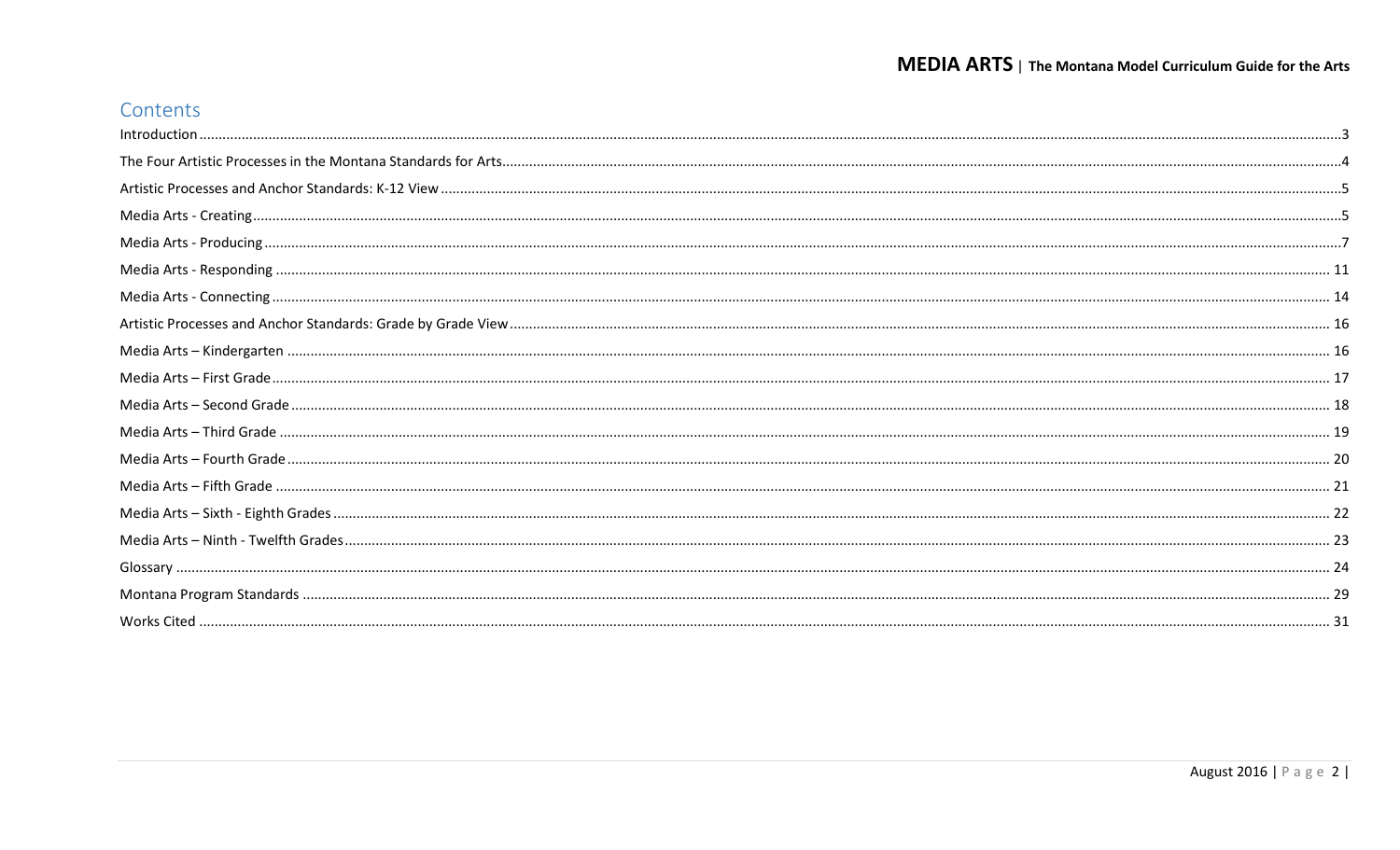#### <span id="page-2-0"></span>Introduction

This model curriculum guide outlines the Montana Arts Content Standards. These standards were adopted by the Montana Board of Public Education in July of 2016, with an effective date of July 1, 2017.

The Montana Arts Content Standards embrace the idea of **Artistic Literacy** – the ability of students to create art, perform and present art, respond or critique art, and connect art to their lives and the world around them. The arts are essential to a world-class education. Studying the arts helps to develop critical habits of mind—creativity, collaboration, communication and critical thinking that lead to college, career and civic readiness. These skills have been recognized as essential to lifelong success both in and out of school by a variety of education and civic leaders, including the National Association of State Boards of Education, the Education Commission of the States, and The Conference Board.

The revised Montana Standards for Arts in the ARM borrow their structure from the [2014 Voluntary National Core Arts Standards.](http://www.nationalartsstandards.org/) They contain substantive changes from the 2000 Montana Standards for Arts.

#### *Highlights of the changes*

- The standards move from general content standards across all artistic disciplines to five distinct artistic disciplines: visual arts, media arts, dance, theatre and music.
- The music standards reflect that music education in Montana encompasses different kinds of musical learning in elementary, middle, and high school.
- The five artistic disciplines now include media arts standards in order to support artistic literacy in the areas of film, animation, and digital art making. The media arts standards are designed to supplement any existing Career and Technical Education industry standards in the digital communications area.
- The standards are organized by grade level for grades K-5 and by grade band for grades 6-8 and 9-12.
- The standards integrate Montana's Indian Education for All, acknowledging the contribution of native tribes to Montana's rich artistic and cultural life.

This model curriculum guide provides resources and guidance to educators as they align their arts curriculum to these standards. [Click here](http://usny.nysed.gov/rttt/docs/guidingprinciples-arts.pdf) to access a document that provides guiding principles for the arts. Essential questions and enduring understandings will also provide guidance for overall curriculum design and instructional practices. [Click here](http://www.nationalartsstandards.org/sites/default/files/College%20Board%20Research%20-%20Arts%20and%20Common%20Core%20-%20final%20report1.pdf) to access a document that reviews the connections between the arts standards and the common core standards.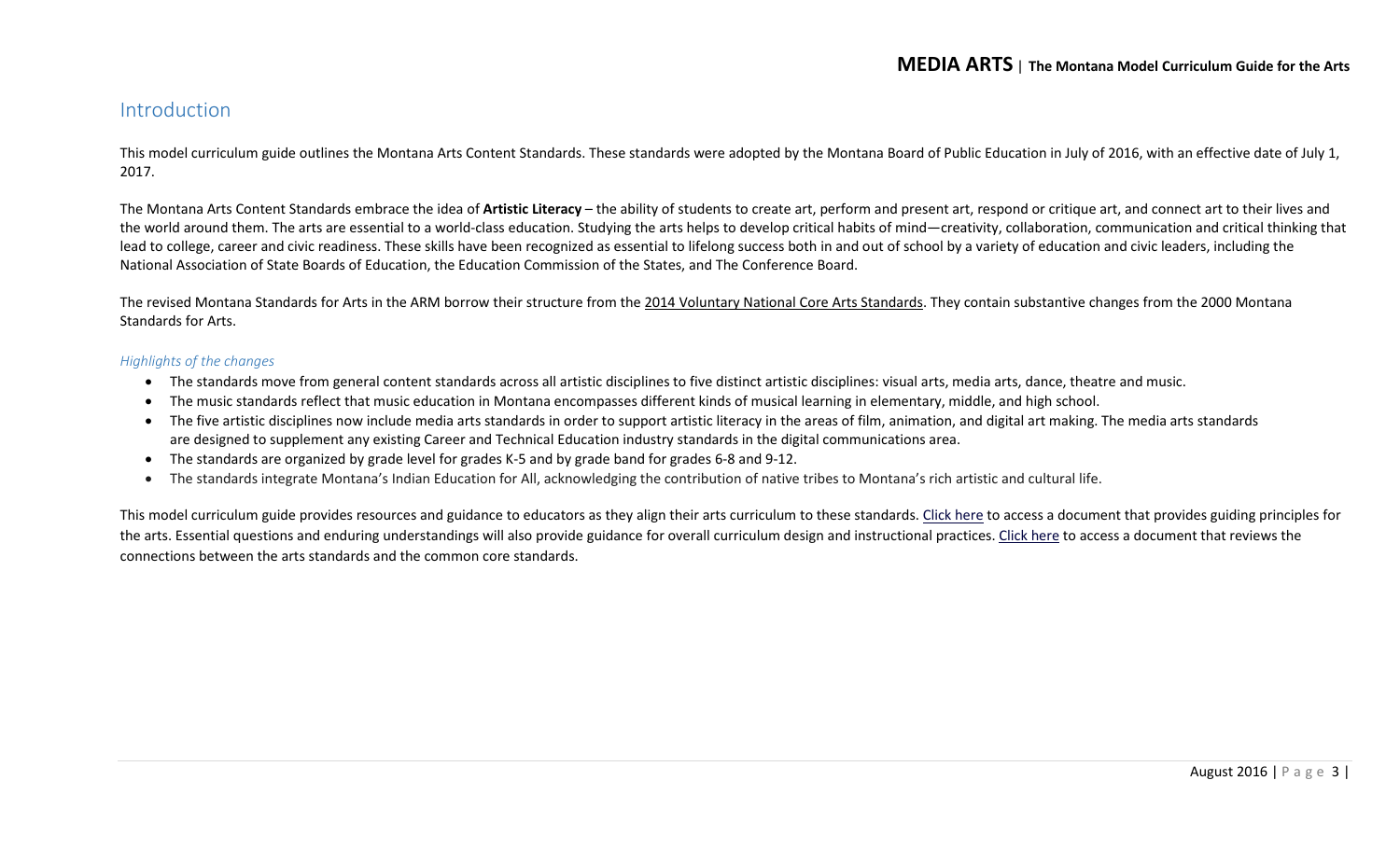## <span id="page-3-0"></span>The Four Artistic Processes in the Montana Standards for Arts

| <b>Creating</b>                  | <b>Performing/Presenting/Producing</b>     | <b>Responding</b>                  | <b>Connecting</b>                             |
|----------------------------------|--------------------------------------------|------------------------------------|-----------------------------------------------|
| Conceiving and developing        | Realizing artistic ideas and work          | Understanding and evaluating       | Relating artistic ideas and work              |
| new artistic ideas and work      | through interpretation and<br>presentation | how the arts convey meaning        | with personal meaning and<br>external context |
| Anchor Standard #1. Generate and | Anchor Standard #4. Analyze, interpret,    | Anchor Standard #7. Perceive and   | Anchor Standard #10. Synthesize               |
| conceptualize artistic ideas and | and select artistic work for               | analyze artistic work              | and relate knowledge and personal             |
| work                             | presentation                               |                                    | experiences to make art                       |
| Anchor Standard #2. Organize and | Anchor Standard #5. Develop and            | Anchor Standard #8. Construct      | Anchor Standard #11. Relate artistic          |
| develop artistic ideas and work  | refine artistic work for presentation      | meaningful interpretations of      | ideas and works with societal,                |
|                                  |                                            | artistic work                      | cultural and historical context to            |
| Anchor Standard #3. Refine and   | Anchor Standard #6. Convey meaning         | Anchor Standard #9. Apply criteria | deepen understanding, including               |
| complete artistic work           | through the presentation of artistic       | to evaluate artistic work          | artistic ideas and works by                   |
|                                  | work                                       |                                    | American Indians                              |

*Note: Performing is the term preferred for Music, Theatre and Dance. Presenting is preferred for Visual Arts. Producing is preferred for Media Arts.*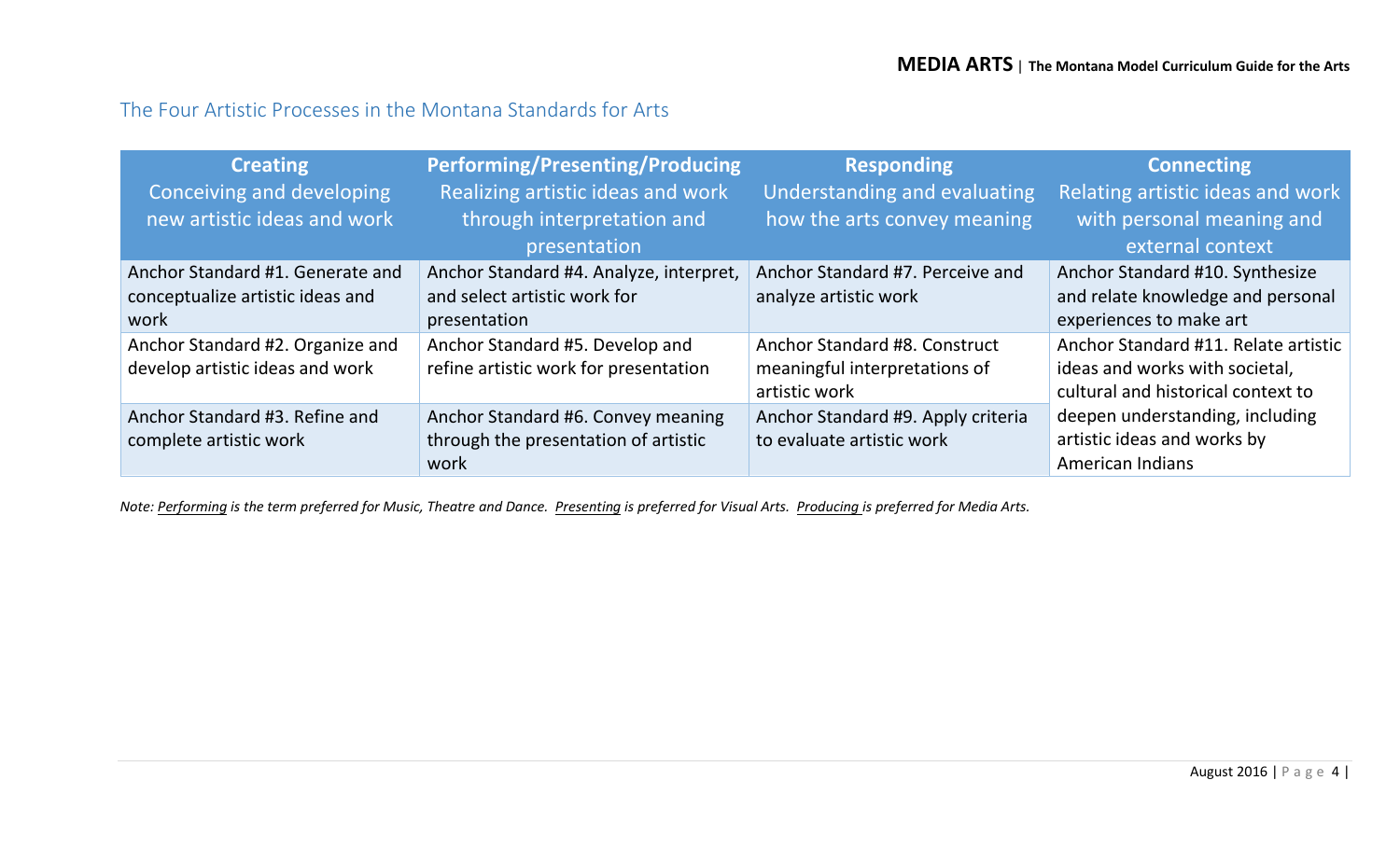# <span id="page-4-0"></span>Artistic Processes and Anchor Standards: K-12 View

<span id="page-4-1"></span>

| Media Arts - Creating                                                                                       |                                                                                              |                                                                        |                                                                                                                                                                                   |                                                                                 |                                                                                                                             |                                                                             |                                                                                                                                                                                                   |                                          |                                                                                                                                                                                                                                                              |  |  |  |
|-------------------------------------------------------------------------------------------------------------|----------------------------------------------------------------------------------------------|------------------------------------------------------------------------|-----------------------------------------------------------------------------------------------------------------------------------------------------------------------------------|---------------------------------------------------------------------------------|-----------------------------------------------------------------------------------------------------------------------------|-----------------------------------------------------------------------------|---------------------------------------------------------------------------------------------------------------------------------------------------------------------------------------------------|------------------------------------------|--------------------------------------------------------------------------------------------------------------------------------------------------------------------------------------------------------------------------------------------------------------|--|--|--|
|                                                                                                             |                                                                                              | Anchor Standard #1: Generate and Conceptualize Artistic Ideas and Work |                                                                                                                                                                                   |                                                                                 |                                                                                                                             |                                                                             |                                                                                                                                                                                                   |                                          |                                                                                                                                                                                                                                                              |  |  |  |
| Enduring Understanding: Creativity and innovative thinking are essential life skills that can be developed. |                                                                                              |                                                                        |                                                                                                                                                                                   |                                                                                 |                                                                                                                             |                                                                             |                                                                                                                                                                                                   |                                          |                                                                                                                                                                                                                                                              |  |  |  |
| Kindergarten                                                                                                | 1 <sup>st</sup>                                                                              | 2 <sup>nd</sup>                                                        | 3 <sup>rd</sup>                                                                                                                                                                   | 4 <sup>th</sup>                                                                 | 5 <sup>th</sup>                                                                                                             | $6th-8th$                                                                   | 9th-12th                                                                                                                                                                                          | <b>Discipline-Specific</b><br>Vocabulary | <b>Resources</b>                                                                                                                                                                                                                                             |  |  |  |
| explore ideas for<br>media artworks<br>using play and<br>experimentation                                    | express ideas for<br>media artworks<br>through<br>traditional and<br>nontraditional<br>media | use resources to<br>generate<br>creative ideas for<br>media artworks   | develop ideas for<br>media artworks<br>using a variety of<br>tools, methods,<br>and materials<br>Essential Questions to consider as you align your curriculum to these standards: | develop original<br>media artworks<br>using a variety of<br>creative<br>methods | demonstrate<br>original ideas<br>and innovations<br>for media<br>artworks using<br>personal and<br>community<br>experiences | produce ideas,<br>goals, and<br>solutions for<br>original media<br>artworks | integrate ideas,<br>develop artistic<br>goals, and<br>problem solve in<br>media arts<br>creation<br>processes                                                                                     | Glossary                                 | Create your own<br>standards<br>handbook<br>Link to Media<br><b>Arts National</b><br><b>Core Arts</b><br>Standards pdf<br>Link to OPI IEFA<br>Resources<br>Model<br>Assessments<br>The Arts and the<br><b>Common Core</b><br>$(2014)$ – The<br>College Board |  |  |  |
|                                                                                                             |                                                                                              |                                                                        |                                                                                                                                                                                   |                                                                                 |                                                                                                                             |                                                                             | What conditions, attitudes, and behaviors support creativity and innovative thinking? What factors prevent or encourage people to take creative risks? How does collaboration expand the creative |                                          |                                                                                                                                                                                                                                                              |  |  |  |

process?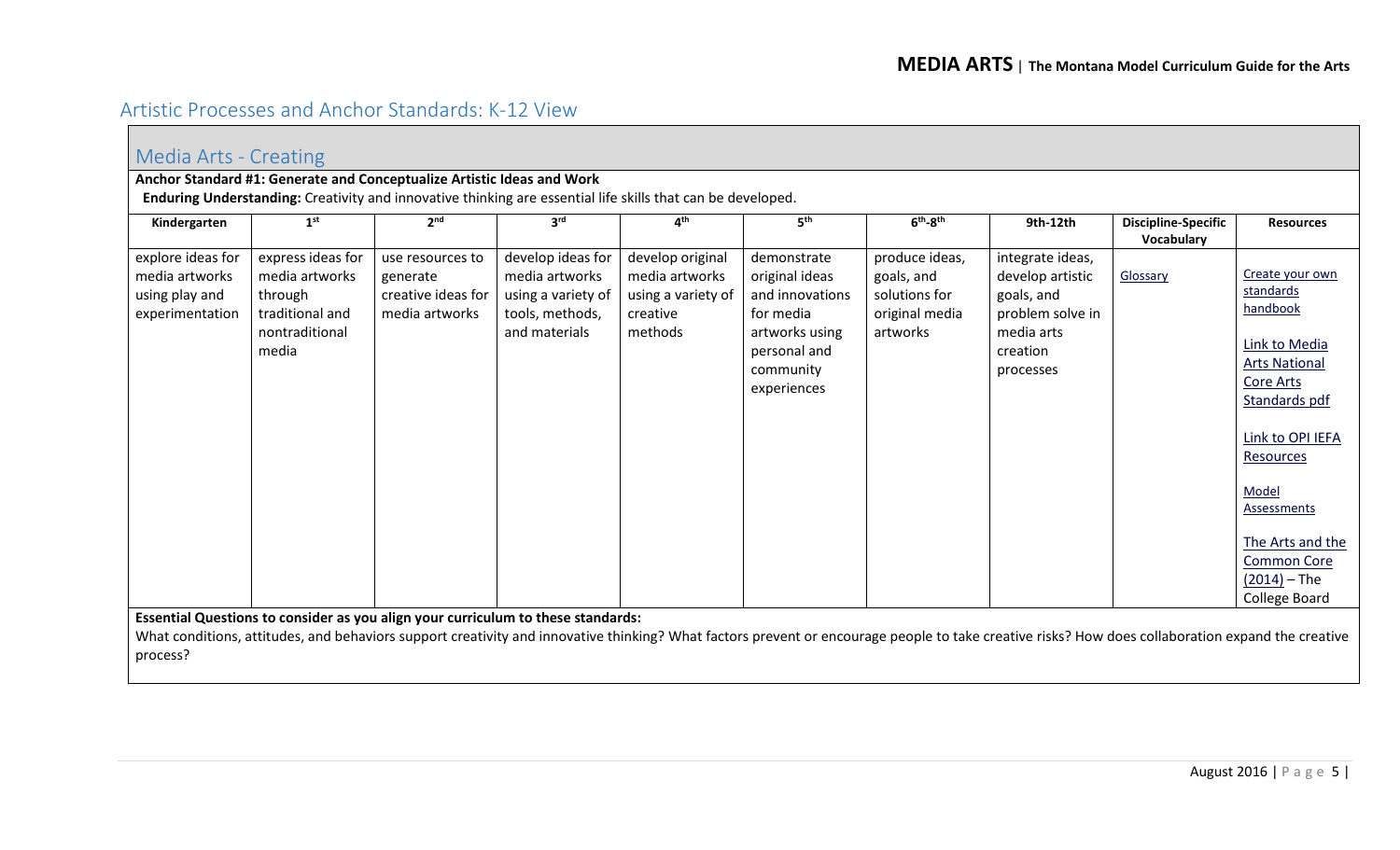|                                                                                                                                                                                              |                                                                                               |                                                                                |                                                           |                                                                        | <b>Media Arts - Creating</b>                                                                                |                                                                                                       |                                                                                                                         |                                                                                                                                                                                              |                                                                                                                                                                                                                                                       |  |  |  |
|----------------------------------------------------------------------------------------------------------------------------------------------------------------------------------------------|-----------------------------------------------------------------------------------------------|--------------------------------------------------------------------------------|-----------------------------------------------------------|------------------------------------------------------------------------|-------------------------------------------------------------------------------------------------------------|-------------------------------------------------------------------------------------------------------|-------------------------------------------------------------------------------------------------------------------------|----------------------------------------------------------------------------------------------------------------------------------------------------------------------------------------------|-------------------------------------------------------------------------------------------------------------------------------------------------------------------------------------------------------------------------------------------------------|--|--|--|
| Anchor Standard #2: Organize and develop artistic ideas and work.                                                                                                                            |                                                                                               |                                                                                |                                                           |                                                                        |                                                                                                             |                                                                                                       |                                                                                                                         |                                                                                                                                                                                              |                                                                                                                                                                                                                                                       |  |  |  |
| Enduring Understandings: Artists and designers experiment with forms, structures, materials, concepts, media, and art-making approaches. Artists and designers balance experimentation and   |                                                                                               |                                                                                |                                                           |                                                                        |                                                                                                             |                                                                                                       |                                                                                                                         |                                                                                                                                                                                              |                                                                                                                                                                                                                                                       |  |  |  |
| safety, freedom and responsibility while developing and creating artworks. People create and interact with objects, places, and design that define, shape, enhance, and empower their lives. |                                                                                               |                                                                                |                                                           |                                                                        |                                                                                                             |                                                                                                       |                                                                                                                         |                                                                                                                                                                                              |                                                                                                                                                                                                                                                       |  |  |  |
| Kindergarten                                                                                                                                                                                 | 1 <sup>st</sup>                                                                               |                                                                                | 3rd                                                       | ⊿th                                                                    | 5 <sup>th</sup>                                                                                             | $6th-8th$                                                                                             | 9th-12th                                                                                                                | <b>Discipline-Specific</b><br>Vocabulary                                                                                                                                                     | <b>Resources</b>                                                                                                                                                                                                                                      |  |  |  |
| explore ideas to<br>form models for<br>media arts<br>productions                                                                                                                             | express ideas to<br>form plans and<br>models for<br>media arts<br>productions and<br>products | use ideas to<br>create plans<br>and models<br>for media<br>arts<br>productions | make plans and<br>models for<br>media arts<br>productions | discuss, test, and<br>assemble models<br>for media arts<br>productions | develop,<br>present, and test<br>ideas, plans,<br>models, and<br>proposals for<br>media arts<br>productions | analyze ideas,<br>plans,<br>prototypes, and<br>creative<br>processes for<br>media arts<br>productions | apply criteria in<br>developing and<br>refining artistic<br>ideas, plans,<br>prototypes, and<br>production<br>processes | Glossary                                                                                                                                                                                     | Create your own<br>standards<br>handbook<br>Link to Media<br><b>Arts National</b><br>Core Arts<br>Standards pdf<br>Link to OPI IEFA<br>Resources<br>Model<br>Assessments<br>The Arts and the<br><b>Common Core</b><br>$(2014)$ – The<br>College Board |  |  |  |
|                                                                                                                                                                                              |                                                                                               |                                                                                |                                                           |                                                                        |                                                                                                             |                                                                                                       |                                                                                                                         | Essential Questions to consider as you align your curriculum to these standards: How do artists work? How do artists and designers determine whether a particular direction in their work is |                                                                                                                                                                                                                                                       |  |  |  |

effective? How do artists and designers learn from trial and error? How do artists and designers care for and maintain materials, tools, and equipment? Why is it important for safety and health to understand and follow correct procedures in handling materials, tools, and equipment? What responsibilities come with the freedom to create? How do objects, places, and design shape lives and communities? How do artists and designers determine goals for designing or redesigning objects, places, or systems? How do artists and designers create works of art or design that effectively communicate?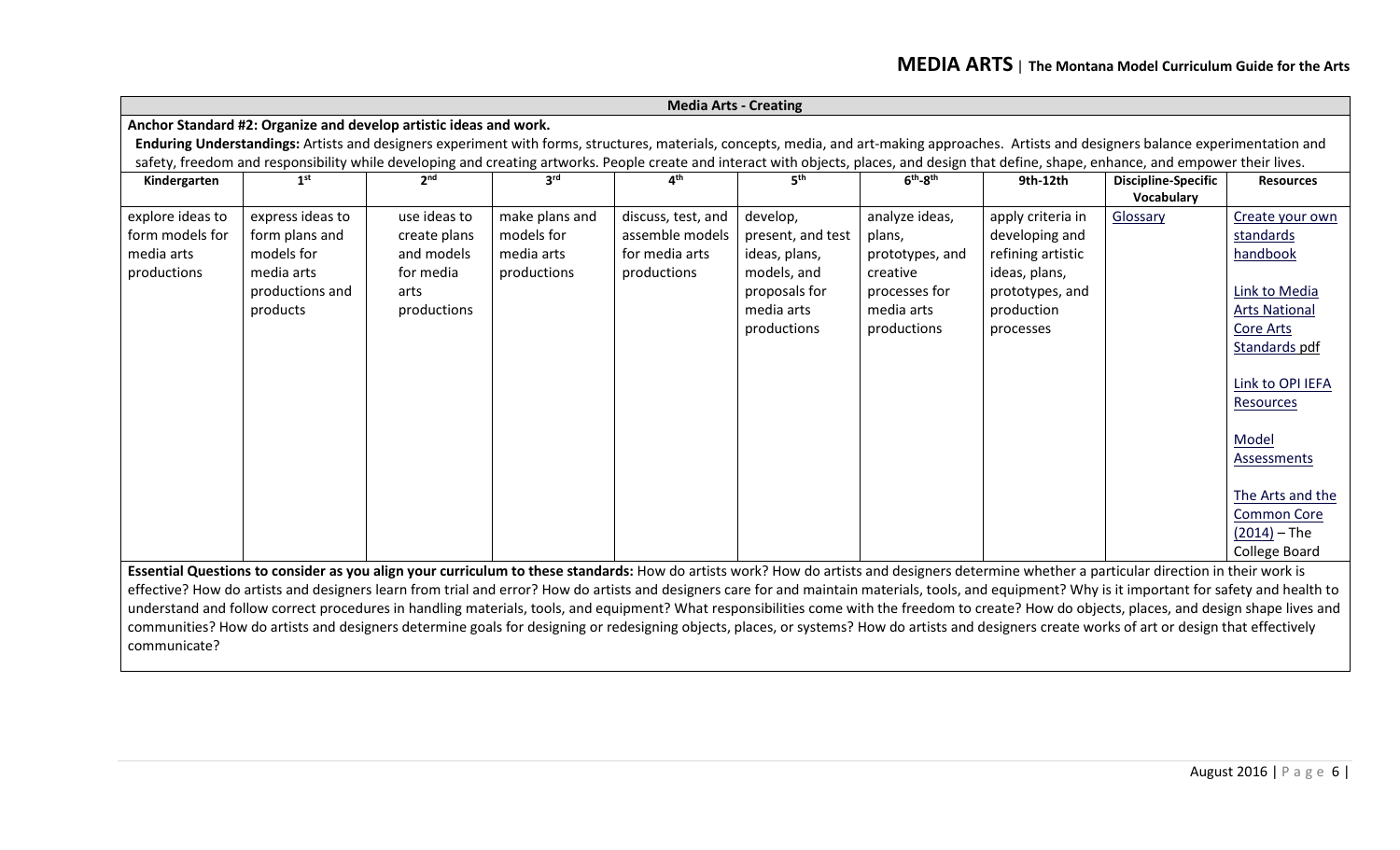<span id="page-6-0"></span>

| Media Arts - Producing                                         |                                                                                                             |                                                                                                                 |                                                                                 |                                                                    |                                                                                                                                               |                                                                                                                                                                                             |                                                                      |                                                 |                                                                                                                                                                                                                                             |
|----------------------------------------------------------------|-------------------------------------------------------------------------------------------------------------|-----------------------------------------------------------------------------------------------------------------|---------------------------------------------------------------------------------|--------------------------------------------------------------------|-----------------------------------------------------------------------------------------------------------------------------------------------|---------------------------------------------------------------------------------------------------------------------------------------------------------------------------------------------|----------------------------------------------------------------------|-------------------------------------------------|---------------------------------------------------------------------------------------------------------------------------------------------------------------------------------------------------------------------------------------------|
|                                                                | Anchor Standard #3: Refine and complete artistic work.                                                      |                                                                                                                 |                                                                                 |                                                                    |                                                                                                                                               |                                                                                                                                                                                             |                                                                      |                                                 |                                                                                                                                                                                                                                             |
|                                                                |                                                                                                             |                                                                                                                 |                                                                                 |                                                                    |                                                                                                                                               | Enduring Understandings: Artist and designers develop excellence through practice and constructive critique, reflecting on, revising, and refining work over time.                          |                                                                      |                                                 |                                                                                                                                                                                                                                             |
| Kindergarten                                                   | 1 <sup>st</sup>                                                                                             | 2 <sup>nd</sup>                                                                                                 | 3 <sup>rd</sup>                                                                 | 4 <sup>th</sup>                                                    | 5 <sup>th</sup>                                                                                                                               | $6th-8th$                                                                                                                                                                                   | 9th-12th                                                             | <b>Discipline-Specific</b><br><b>Vocabularv</b> | <b>Resources</b>                                                                                                                                                                                                                            |
| combine arts<br>and media<br>content to form<br>media artworks | identify the<br>effects of making<br>changes to the<br>content form or<br>presentation of<br>media artworks | describe<br>expressive<br>effects in<br>altering, refining,<br>and completing<br>media artworks                 | demonstrate<br>how the use of<br>different<br>elements alters<br>media artworks | demonstrate<br>intentional effect<br>in refining media<br>artworks | determine how<br>elements and<br>components can<br>be altered for<br>clear<br>communication<br>and intentional<br>effects in media<br>artwork | improve the<br>technical quality<br>of media<br>artworks by<br>selecting<br>expressive and<br>stylistic elements<br>to reflect an<br>understanding of<br>purpose,<br>audience, and<br>place | enhance and<br>modify media<br>artworks, honing<br>aesthetic quality | Glossary                                        | Create your own<br>standards<br>handbook<br>Link to Media<br><b>Arts National</b><br><b>Core Arts</b><br>Standards pdf<br>Link to OPI IEFA<br>Resources<br>Model<br>Assessments<br>The Arts and the<br><b>Common Core</b><br>$(2014)$ – The |
|                                                                |                                                                                                             |                                                                                                                 |                                                                                 |                                                                    |                                                                                                                                               | Essential Questions to consider as you align your curriculum to these standards: What role does persistence play in revising, refining, and developing work? How do artists grow and become |                                                                      |                                                 | College Board                                                                                                                                                                                                                               |
|                                                                |                                                                                                             | accomplished in art forms? How does collaboratively reflecting on a work help us experience it more completely? |                                                                                 |                                                                    |                                                                                                                                               |                                                                                                                                                                                             |                                                                      |                                                 |                                                                                                                                                                                                                                             |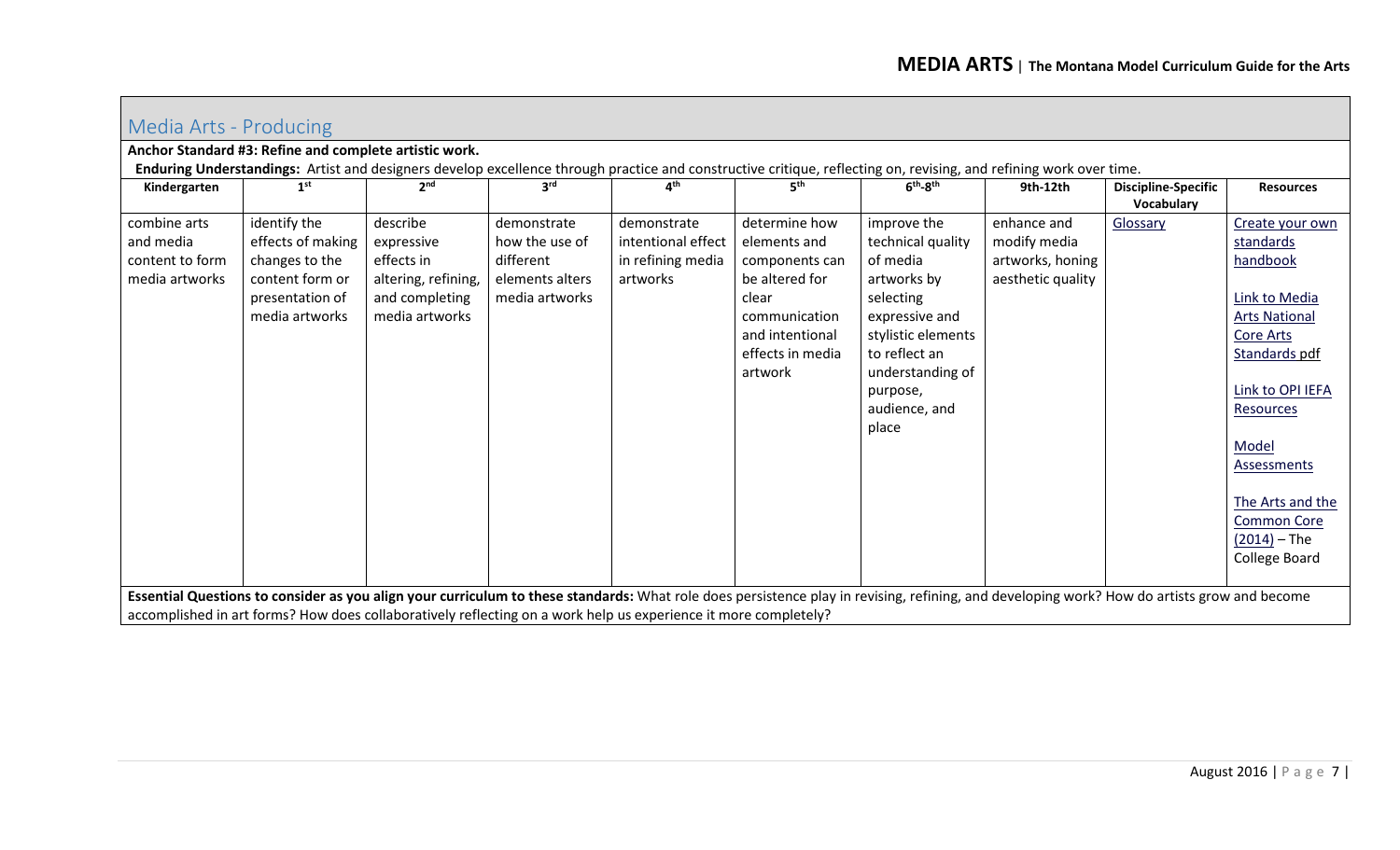| Anchor Standard #4: Select, analyze, and interpret artistic work for presentation.<br>Enduring Understandings: Artists and other presenters consider various techniques, methods, venues, and criteria when analyzing, selecting, and curating objects artifacts, and artworks for<br>preservation and presentation.<br>2 <sup>nd</sup><br>3 <sup>rd</sup><br>4 <sup>th</sup><br>5 <sup>th</sup><br>$6th-8th$<br>1 <sup>st</sup><br>9th-12th<br><b>Discipline-Specific</b><br>Kindergarten<br>Vocabulary<br>choose varied art<br>combine a<br>synthesize<br>combine art<br>integrate varied<br>demonstrate<br>create media<br>Glossary<br>integrate<br>various art forms<br>forms and other<br>forms and media<br>art forms and<br>how a variety of<br>multiple content<br>variety of art<br>artworks<br>media content<br>through the<br>areas and forms<br>and themes into<br>content to form<br>and media<br>forms and<br>content in media | <b>Resources</b>                                                                                                                                                                                                                                      |
|----------------------------------------------------------------------------------------------------------------------------------------------------------------------------------------------------------------------------------------------------------------------------------------------------------------------------------------------------------------------------------------------------------------------------------------------------------------------------------------------------------------------------------------------------------------------------------------------------------------------------------------------------------------------------------------------------------------------------------------------------------------------------------------------------------------------------------------------------------------------------------------------------------------------------------------------|-------------------------------------------------------------------------------------------------------------------------------------------------------------------------------------------------------------------------------------------------------|
|                                                                                                                                                                                                                                                                                                                                                                                                                                                                                                                                                                                                                                                                                                                                                                                                                                                                                                                                              |                                                                                                                                                                                                                                                       |
|                                                                                                                                                                                                                                                                                                                                                                                                                                                                                                                                                                                                                                                                                                                                                                                                                                                                                                                                              |                                                                                                                                                                                                                                                       |
|                                                                                                                                                                                                                                                                                                                                                                                                                                                                                                                                                                                                                                                                                                                                                                                                                                                                                                                                              |                                                                                                                                                                                                                                                       |
|                                                                                                                                                                                                                                                                                                                                                                                                                                                                                                                                                                                                                                                                                                                                                                                                                                                                                                                                              |                                                                                                                                                                                                                                                       |
| content into<br>integration of<br>into media<br>media artwork<br>artwork<br>media artworks<br>into media<br>content can be<br>unified media<br>mixed and<br>multiple<br>artworks<br>artwork<br>productions<br>coordinated into<br>artworks<br>productions that<br>considering the<br>contents and<br>reaction and<br>media artworks<br>forms<br>convey<br>interaction of the<br>perspectives,<br>themes, and<br>audience<br>narratives                                                                                                                                                                                                                                                                                                                                                                                                                                                                                                       | Create your own<br>standards<br>handbook<br>Link to Media<br><b>Arts National</b><br>Core Arts<br>Standards pdf<br>Link to OPI IEFA<br>Resources<br>Model<br>Assessments<br>The Arts and the<br><b>Common Core</b><br>$(2014)$ – The<br>College Board |

**Essential Questions to consider as you align your curriculum to these standards:** How are artworks cared for and by whom? What criteria, methods, and processes are used to select work for preservation or presentation? Why do people value objects, artifacts, and artworks, and select them for presentation?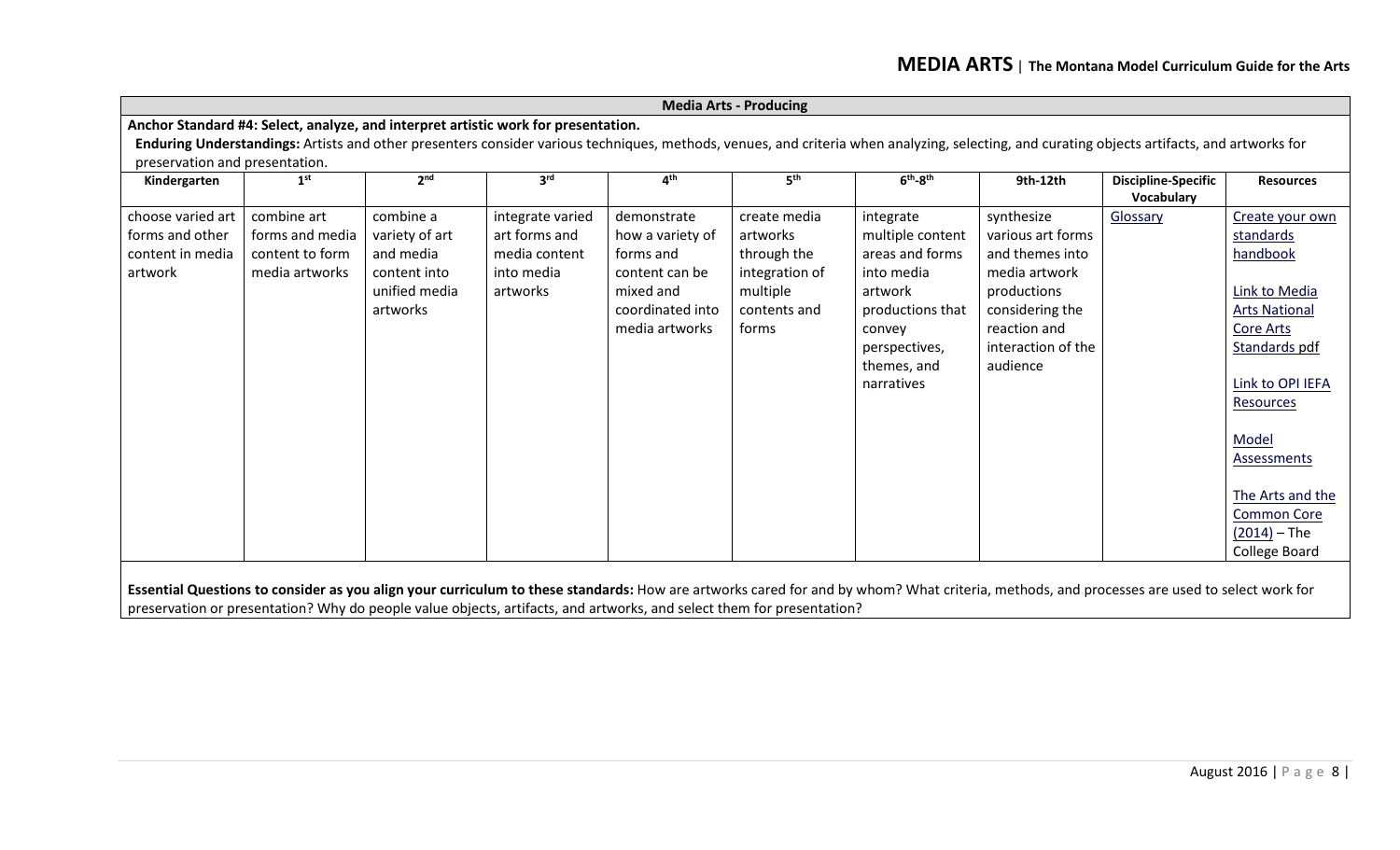| <b>Media Arts - Producing</b> |                                                 |                                                                                                                                                                                             |                                   |                                |                              |                              |                                           |                                          |                               |  |  |  |
|-------------------------------|-------------------------------------------------|---------------------------------------------------------------------------------------------------------------------------------------------------------------------------------------------|-----------------------------------|--------------------------------|------------------------------|------------------------------|-------------------------------------------|------------------------------------------|-------------------------------|--|--|--|
|                               |                                                 | Anchor Standard #5: Develop and refine artistic techniques and work for presentation.                                                                                                       |                                   |                                |                              |                              |                                           |                                          |                               |  |  |  |
|                               |                                                 | Enduring Understandings: Artists, curators and others consider a variety of factors and methods including evolving technologies when preparing and refining artwork for display and or when |                                   |                                |                              |                              |                                           |                                          |                               |  |  |  |
|                               | deciding if and how to preserve and protect it. |                                                                                                                                                                                             |                                   |                                |                              |                              |                                           |                                          |                               |  |  |  |
| Kindergarten                  | 1 <sup>st</sup>                                 | 2 <sup>nd</sup>                                                                                                                                                                             | 3 <sup>rd</sup>                   | 4 <sup>th</sup>                | 5 <sup>th</sup>              | $6th-8th$                    | 9th-12th                                  | <b>Discipline-Specific</b><br>Vocabulary | <b>Resources</b>              |  |  |  |
| identify skills and           | demonstrate                                     | use                                                                                                                                                                                         | exhibit a variety                 | apply a variety of             | perform a                    | demonstrate a                | demonstrate a                             | Glossary                                 | Create your own               |  |  |  |
| roles used to                 | skills and roles                                | experimentation                                                                                                                                                                             | of skills and roles               | skills and                     | variety of roles             | range of skills              | progression of                            |                                          | standards                     |  |  |  |
| create media<br>arts          | in media arts<br>presentations                  | skills and various<br>roles in creating                                                                                                                                                     | to create new<br>content in media | knowledge to<br>solve problems | while solving<br>problems to | and roles in<br>creating and | skills by fulfilling<br>specific roles in |                                          | handbook                      |  |  |  |
| presentations                 |                                                 | media arts                                                                                                                                                                                  | arts                              | while creating                 | create media art             | performing                   | the production                            |                                          | Link to Media                 |  |  |  |
|                               |                                                 | presentations                                                                                                                                                                               | presentations                     | media arts                     | presentations                | media arts                   | of a variety of                           |                                          | <b>Arts National</b>          |  |  |  |
|                               |                                                 |                                                                                                                                                                                             |                                   | presentations                  |                              | presentations                | media arts                                |                                          | <b>Core Arts</b>              |  |  |  |
|                               |                                                 |                                                                                                                                                                                             |                                   |                                |                              |                              | presentations                             |                                          | Standards pdf                 |  |  |  |
|                               |                                                 |                                                                                                                                                                                             |                                   |                                |                              |                              |                                           |                                          | Link to OPI IEFA<br>Resources |  |  |  |
|                               |                                                 |                                                                                                                                                                                             |                                   |                                |                              |                              |                                           |                                          | Model                         |  |  |  |
|                               |                                                 |                                                                                                                                                                                             |                                   |                                |                              |                              |                                           |                                          | Assessments                   |  |  |  |
|                               |                                                 |                                                                                                                                                                                             |                                   |                                |                              |                              |                                           |                                          | The Arts and the              |  |  |  |
|                               |                                                 |                                                                                                                                                                                             |                                   |                                |                              |                              |                                           |                                          | <b>Common Core</b>            |  |  |  |
|                               |                                                 |                                                                                                                                                                                             |                                   |                                |                              |                              |                                           |                                          | $(2014) - The$                |  |  |  |
|                               |                                                 |                                                                                                                                                                                             |                                   |                                |                              |                              |                                           |                                          | College Board                 |  |  |  |
|                               |                                                 | Essential Questions to consider as you align your curriculum to these standards: What methods and processes are considered when preparing artwork for presentation or preservation? How     |                                   |                                |                              |                              |                                           |                                          |                               |  |  |  |

does refining artwork affect its meaning to the viewer? What criteria are considered when selecting work for presentation, a portfolio, or a collection?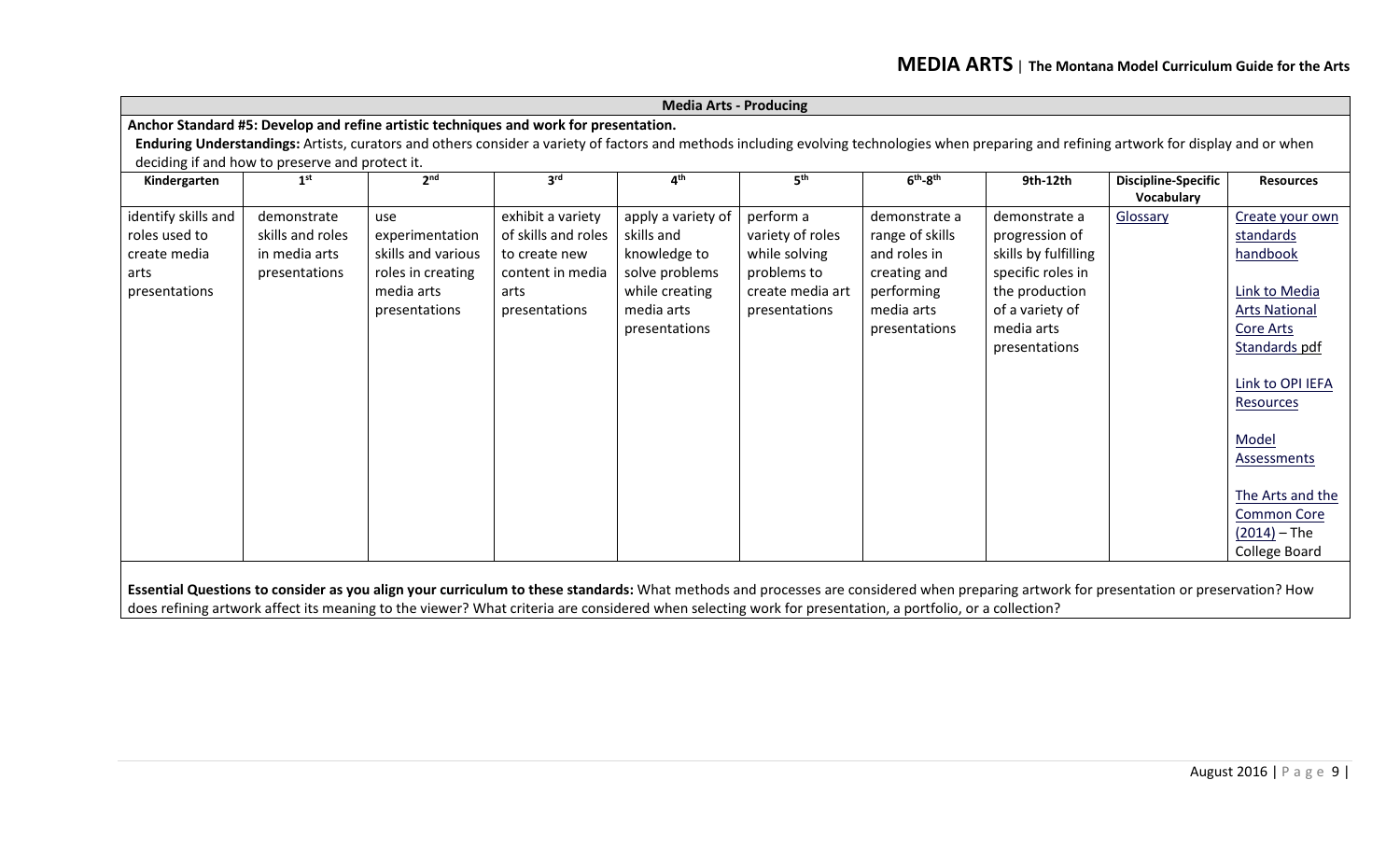|                 | <b>Media Arts - Producing</b>                                                 |                 |                                                                                           |                          |                 |                                                                                                                                                                                                |                  |                                          |                      |  |  |  |  |
|-----------------|-------------------------------------------------------------------------------|-----------------|-------------------------------------------------------------------------------------------|--------------------------|-----------------|------------------------------------------------------------------------------------------------------------------------------------------------------------------------------------------------|------------------|------------------------------------------|----------------------|--|--|--|--|
|                 | Anchor Standard #6: Convey meaning through the presentation of artistic work. |                 |                                                                                           |                          |                 |                                                                                                                                                                                                |                  |                                          |                      |  |  |  |  |
|                 |                                                                               |                 |                                                                                           |                          |                 | Enduring Understandings: Objects, artifacts, and artworks collected, preserved, or presented either by artists, museums, or other venues communicate meaning and a record of social, cultural, |                  |                                          |                      |  |  |  |  |
|                 |                                                                               |                 | and political experiences resulting in the cultivating of appreciation and understanding. |                          |                 |                                                                                                                                                                                                |                  |                                          |                      |  |  |  |  |
| Kindergarten    | 1 <sup>st</sup>                                                               | 2 <sub>nd</sub> | <b>ard</b>                                                                                | $\mathbf{A}^{\text{th}}$ | 5 <sup>th</sup> | $6th-8th$                                                                                                                                                                                      | 9th-12th         | <b>Discipline-Specific</b><br>Vocabulary | <b>Resources</b>     |  |  |  |  |
| share reactions | discuss the                                                                   | identify and    | discuss ways to                                                                           | explain results of       | compare results | analyze results of                                                                                                                                                                             | evaluate impact  | Glossary                                 | Create your own      |  |  |  |  |
| to the          | presentation of                                                               | describe the    | improve media                                                                             | and                      | of and          | and                                                                                                                                                                                            | and implement    |                                          | standards            |  |  |  |  |
| presentation of | media artworks                                                                | experience of   | artworks                                                                                  | improvements             | improvements    | improvements                                                                                                                                                                                   | improvements in  |                                          | handbook             |  |  |  |  |
| media artworks  | and identify                                                                  | presenting      | presentations                                                                             | for presenting           | for presenting  | for presenting                                                                                                                                                                                 | presenting media |                                          |                      |  |  |  |  |
|                 | reactions                                                                     | media artworks  |                                                                                           | media artworks           | media artworks  | media artworks                                                                                                                                                                                 | artworks         |                                          | Link to Media        |  |  |  |  |
|                 |                                                                               |                 |                                                                                           |                          |                 |                                                                                                                                                                                                | considering      |                                          | <b>Arts National</b> |  |  |  |  |
|                 |                                                                               |                 |                                                                                           |                          |                 |                                                                                                                                                                                                | personal, local, |                                          | <b>Core Arts</b>     |  |  |  |  |
|                 |                                                                               |                 |                                                                                           |                          |                 |                                                                                                                                                                                                | and social       |                                          | Standards pdf        |  |  |  |  |
|                 |                                                                               |                 |                                                                                           |                          |                 |                                                                                                                                                                                                | impacts          |                                          |                      |  |  |  |  |
|                 |                                                                               |                 |                                                                                           |                          |                 |                                                                                                                                                                                                |                  |                                          | Link to OPI IEFA     |  |  |  |  |
|                 |                                                                               |                 |                                                                                           |                          |                 |                                                                                                                                                                                                |                  |                                          | Resources            |  |  |  |  |
|                 |                                                                               |                 |                                                                                           |                          |                 |                                                                                                                                                                                                |                  |                                          | Model                |  |  |  |  |
|                 |                                                                               |                 |                                                                                           |                          |                 |                                                                                                                                                                                                |                  |                                          | Assessments          |  |  |  |  |
|                 |                                                                               |                 |                                                                                           |                          |                 |                                                                                                                                                                                                |                  |                                          |                      |  |  |  |  |
|                 |                                                                               |                 |                                                                                           |                          |                 |                                                                                                                                                                                                |                  |                                          | The Arts and the     |  |  |  |  |
|                 |                                                                               |                 |                                                                                           |                          |                 |                                                                                                                                                                                                |                  |                                          | <b>Common Core</b>   |  |  |  |  |
|                 |                                                                               |                 |                                                                                           |                          |                 |                                                                                                                                                                                                |                  |                                          | $(2014) - The$       |  |  |  |  |
|                 |                                                                               |                 |                                                                                           |                          |                 |                                                                                                                                                                                                |                  |                                          | College Board        |  |  |  |  |
|                 |                                                                               |                 |                                                                                           |                          |                 | Essential Questions to consider as you align your curriculum to these standards: What is an art museum? How does the presenting and sharing of objects, artifacts, and artworks influence and  |                  |                                          |                      |  |  |  |  |
|                 |                                                                               |                 |                                                                                           |                          |                 | shape ideas, beliefs, and experiences? How do objects, artifacts, and artworks collected, preserved, or presented, cultivate appreciation and understanding?                                   |                  |                                          |                      |  |  |  |  |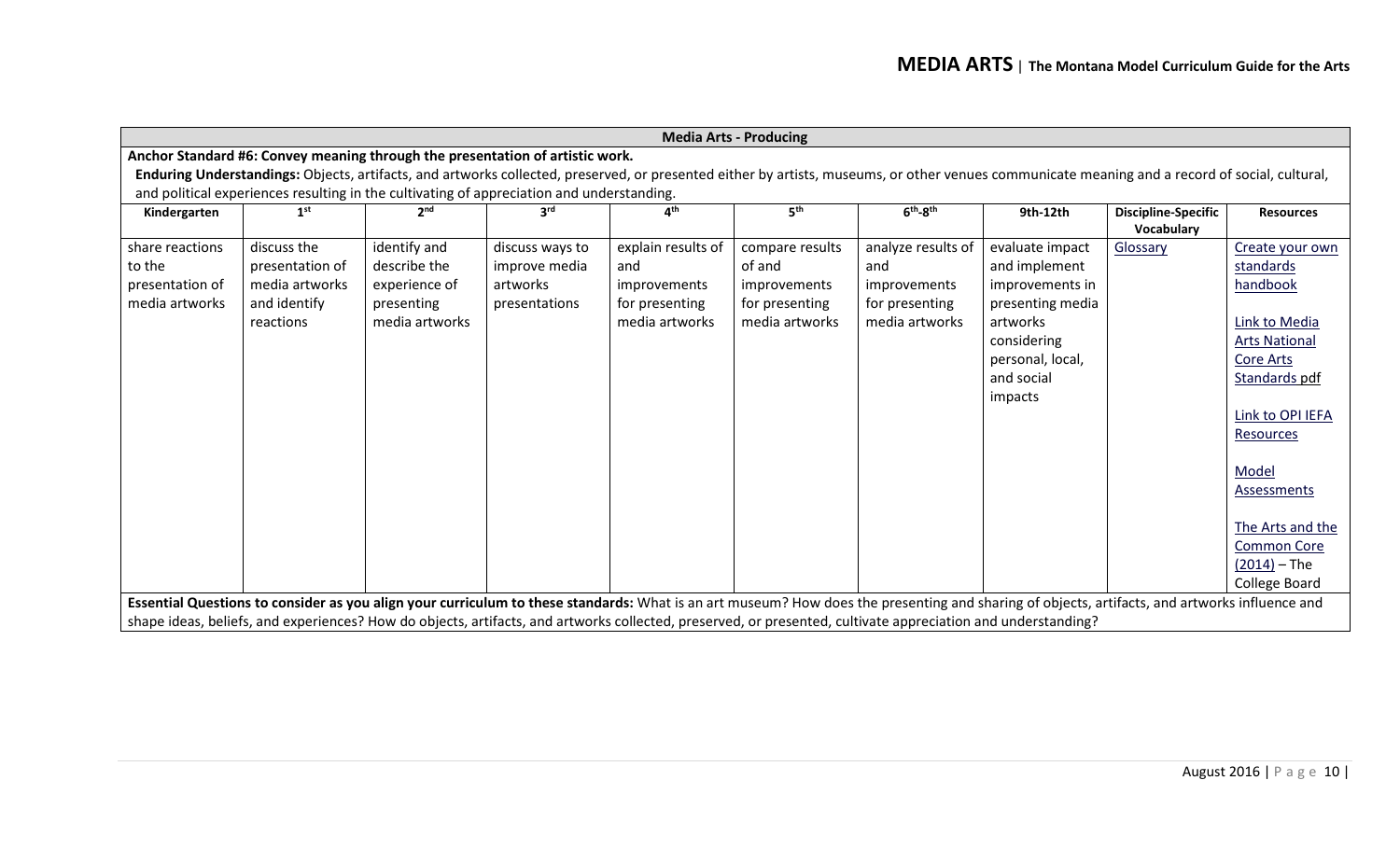## <span id="page-10-0"></span>Media Arts - Responding

#### **Anchor Standard #7: Perceive and analyze artistic work.**

Enduring Understandings: Individual aesthetic and empathetic awareness developed through engagement with art can lead to understanding and appreciation of self, others, the natural world, and constructed environments. Visual imagery influences understanding of and responses to the world.

| Kindergarten   | 1 <sup>st</sup> | 2 <sup>nd</sup> | 3 <sup>rd</sup>                                                                                                                                                                         | 4 <sup>th</sup>  | 5 <sup>th</sup> | $6th-8th$        | 9th-12th         | <b>Discipline-Specific</b> | <b>Resources</b>     |
|----------------|-----------------|-----------------|-----------------------------------------------------------------------------------------------------------------------------------------------------------------------------------------|------------------|-----------------|------------------|------------------|----------------------------|----------------------|
|                |                 |                 |                                                                                                                                                                                         |                  |                 |                  |                  | Vocabulary                 |                      |
| recognize      | identify        | describe the    | describe how                                                                                                                                                                            | explain how      | differentiate   | evaluate the     | synthesize the   | Glossary                   | Create your own      |
| messages in    | components and  | components and  | messages are                                                                                                                                                                            | various forms,   | how message     | qualities of and | qualities and    |                            | standards            |
| media artworks | messages in     | messages in     | created by                                                                                                                                                                              | methods, and     | and meaning are | relationships    | relationships of |                            | handbook             |
|                | media artworks  | media artworks  | components in                                                                                                                                                                           | styles influence | created by      | between the      | the components   |                            |                      |
|                |                 |                 | media artworks                                                                                                                                                                          | the message of a | components in   | components and   | in a variety of  |                            | Link to Media        |
|                |                 |                 |                                                                                                                                                                                         | media artwork    | media artworks  | style in media   | media artworks   |                            | <b>Arts National</b> |
|                |                 |                 |                                                                                                                                                                                         |                  |                 | artworks         | to create        |                            | Core Arts            |
|                |                 |                 |                                                                                                                                                                                         |                  |                 |                  | intention and    |                            | Standards pdf        |
|                |                 |                 |                                                                                                                                                                                         |                  |                 |                  | persuasion       |                            |                      |
|                |                 |                 |                                                                                                                                                                                         |                  |                 |                  |                  |                            | Link to OPI IEFA     |
|                |                 |                 |                                                                                                                                                                                         |                  |                 |                  |                  |                            | Resources            |
|                |                 |                 |                                                                                                                                                                                         |                  |                 |                  |                  |                            |                      |
|                |                 |                 |                                                                                                                                                                                         |                  |                 |                  |                  |                            | Model                |
|                |                 |                 |                                                                                                                                                                                         |                  |                 |                  |                  |                            | <b>Assessments</b>   |
|                |                 |                 |                                                                                                                                                                                         |                  |                 |                  |                  |                            |                      |
|                |                 |                 |                                                                                                                                                                                         |                  |                 |                  |                  |                            | The Arts and the     |
|                |                 |                 |                                                                                                                                                                                         |                  |                 |                  |                  |                            | <b>Common Core</b>   |
|                |                 |                 |                                                                                                                                                                                         |                  |                 |                  |                  |                            | $(2014) - The$       |
|                |                 |                 |                                                                                                                                                                                         |                  |                 |                  |                  |                            | College Board        |
|                |                 |                 | Essential Questions to consider as you align your curriculum to these standards: How do life experiences influence the way you relate to art? How does learning about art impact how we |                  |                 |                  |                  |                            |                      |
|                |                 |                 | perceive the world? What can we learn from our responses to art? What is an image? Where and how do we encounter images in our world? How do images influence our views of the world?   |                  |                 |                  |                  |                            |                      |
|                |                 |                 |                                                                                                                                                                                         |                  |                 |                  |                  |                            |                      |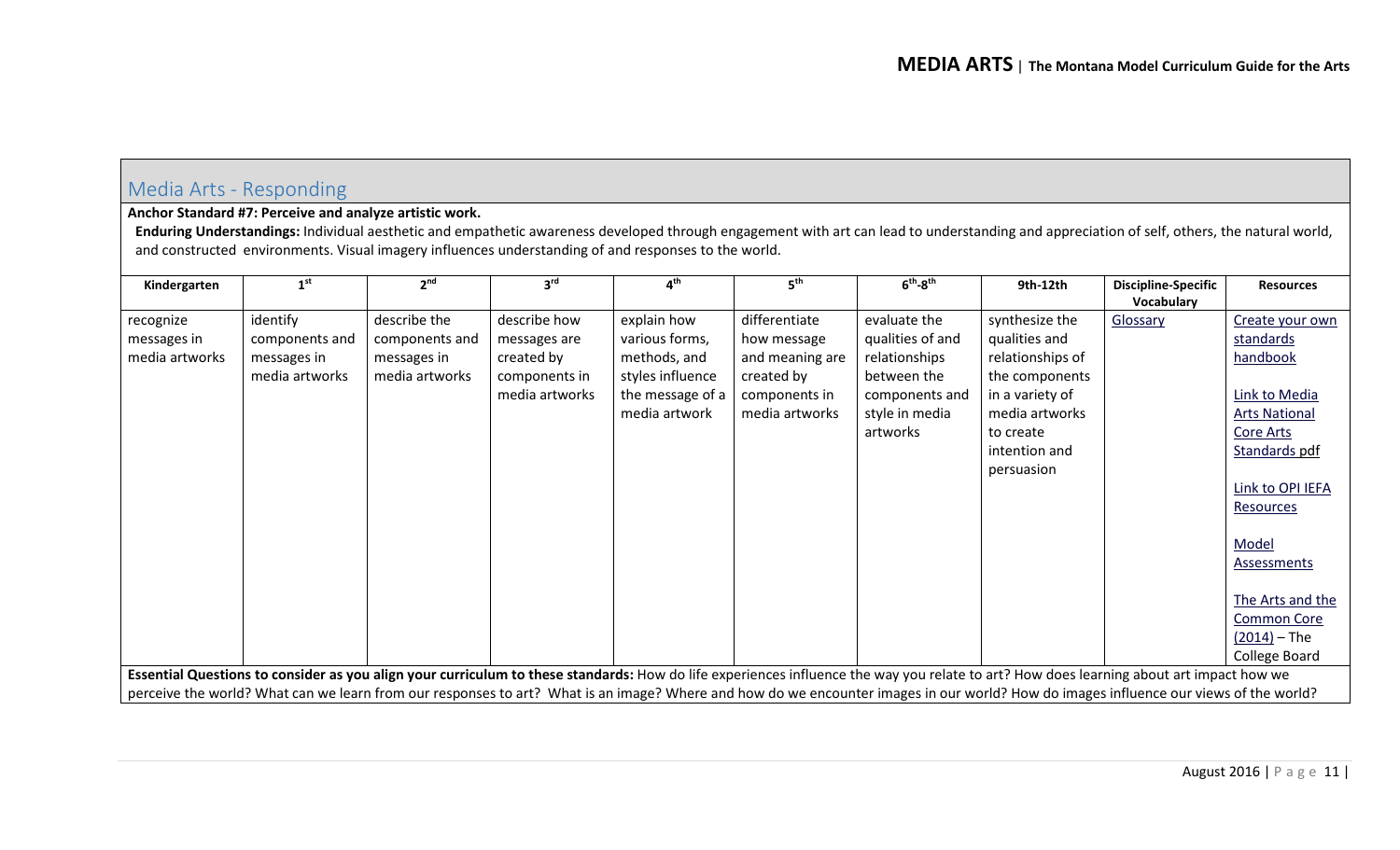| <b>Media Arts - Responding</b>             |                                                                            |                                                             |                                                              |                                                                                                       |                                                                                                                                                                                                  |                                                                                                                                                                     |                                                                                                                                                |                                          |                                                                                                                                                                                                                                      |  |  |  |
|--------------------------------------------|----------------------------------------------------------------------------|-------------------------------------------------------------|--------------------------------------------------------------|-------------------------------------------------------------------------------------------------------|--------------------------------------------------------------------------------------------------------------------------------------------------------------------------------------------------|---------------------------------------------------------------------------------------------------------------------------------------------------------------------|------------------------------------------------------------------------------------------------------------------------------------------------|------------------------------------------|--------------------------------------------------------------------------------------------------------------------------------------------------------------------------------------------------------------------------------------|--|--|--|
|                                            | Anchor Standard #8: Construct meaningful interpretations of artistic work. |                                                             |                                                              |                                                                                                       |                                                                                                                                                                                                  |                                                                                                                                                                     |                                                                                                                                                |                                          |                                                                                                                                                                                                                                      |  |  |  |
|                                            |                                                                            |                                                             |                                                              |                                                                                                       | Enduring Understanding: People gain insights into meanings of artworks by engaging in the process of art criticism.                                                                              |                                                                                                                                                                     |                                                                                                                                                |                                          |                                                                                                                                                                                                                                      |  |  |  |
| Kindergarten                               | 1 <sup>st</sup>                                                            | 2 <sub>nd</sub>                                             | 3 <sup>rd</sup>                                              | $\mathbf{A}^{\text{th}}$                                                                              | 5 <sup>th</sup>                                                                                                                                                                                  | $6th-8th$                                                                                                                                                           | 9th-12th                                                                                                                                       | <b>Discipline-Specific</b><br>Vocabulary | <b>Resources</b>                                                                                                                                                                                                                     |  |  |  |
| identify a variety<br>of media<br>artworks | describe the<br>meanings of a<br>variety of media<br>artworks              | define the<br>purposes and<br>meanings of<br>media artworks | discuss the<br>purposes and<br>meanings of<br>media artworks | explain reactions<br>to a variety of<br>media artworks<br>considering their<br>purpose and<br>context | compare<br>personal and<br>group<br>interpretations of<br>a variety of<br>media artworks<br>considering their<br>intention and<br>context                                                        | compare and<br>contrast the<br>intent of a<br>variety of media<br>artworks and<br>how they impact<br>understanding of<br>one's own<br>culture and other<br>cultures | analyze the<br>intent,<br>meanings, and<br>reception of a<br>variety of media<br>artworks,<br>focusing on<br>personal and<br>cultural contexts | Glossary                                 | Create your own<br>standards<br>handbook<br>Link to Media<br><b>Arts National</b><br>Core Arts<br>Standards pdf<br>Link to OPI IEFA<br>Resources<br>Model<br>Assessments<br>The Arts and the<br><b>Common Core</b><br>$(2014)$ – The |  |  |  |
|                                            |                                                                            |                                                             |                                                              | How does knowing and using visual art vocabularies help us understand and interpret works of art?     | Essential Questions to consider as you align your curriculum to these standards: What is the value of engaging in the process of art criticism? How can the viewer "read" a work of art as text? |                                                                                                                                                                     |                                                                                                                                                |                                          | College Board                                                                                                                                                                                                                        |  |  |  |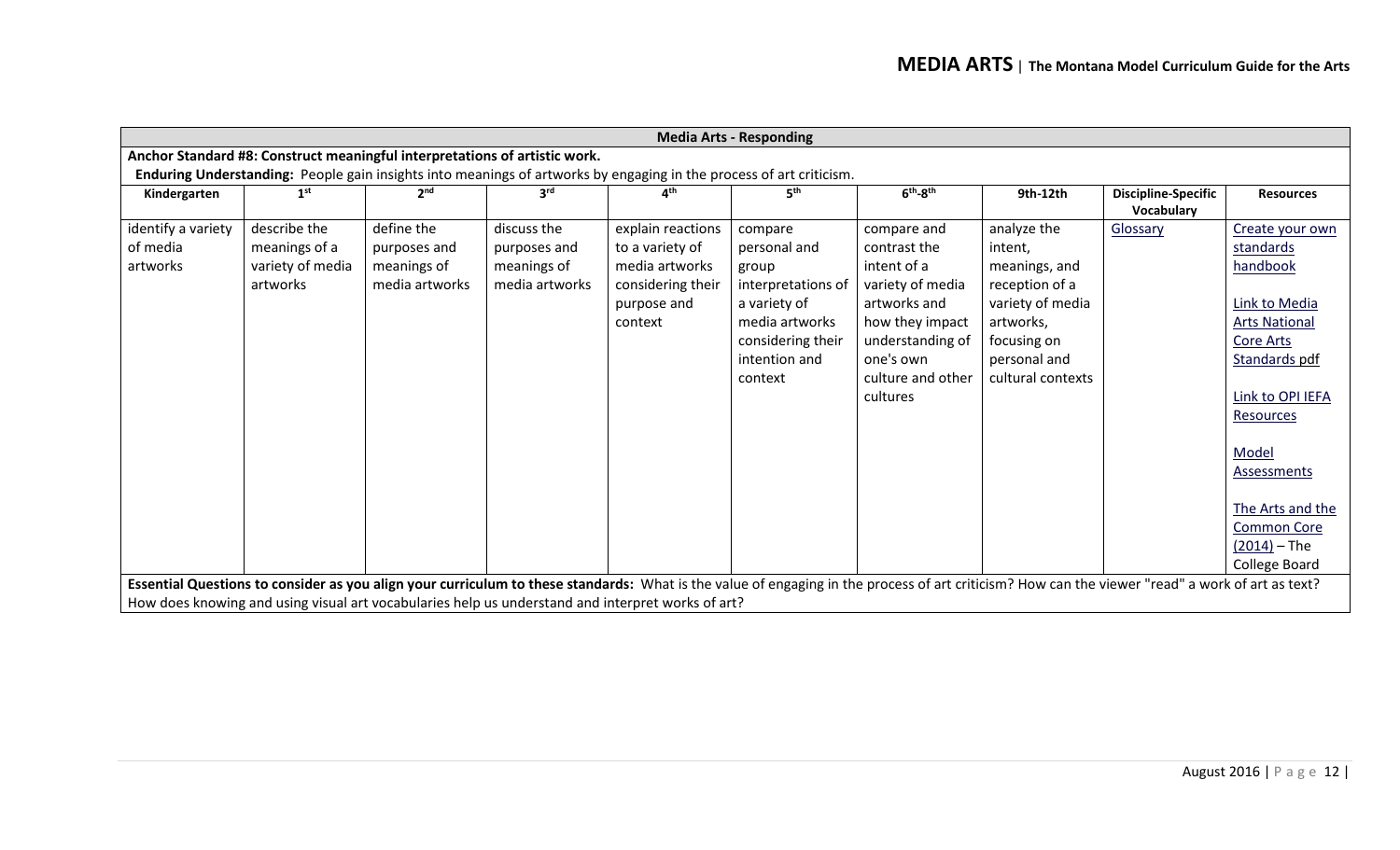| <b>Media Arts - Responding</b>                                         |                                                                       |                                                                                 |                                                             |                                                                                                        |                                                                                                                                                                                                |                                                                                                              |                                                                          |                                          |                                                                                                                                                                                                                                             |  |  |  |
|------------------------------------------------------------------------|-----------------------------------------------------------------------|---------------------------------------------------------------------------------|-------------------------------------------------------------|--------------------------------------------------------------------------------------------------------|------------------------------------------------------------------------------------------------------------------------------------------------------------------------------------------------|--------------------------------------------------------------------------------------------------------------|--------------------------------------------------------------------------|------------------------------------------|---------------------------------------------------------------------------------------------------------------------------------------------------------------------------------------------------------------------------------------------|--|--|--|
| Anchor Standard #9: Apply criteria to evaluate artistic work.          |                                                                       |                                                                                 |                                                             |                                                                                                        |                                                                                                                                                                                                |                                                                                                              |                                                                          |                                          |                                                                                                                                                                                                                                             |  |  |  |
| Enduring Understanding: People evaluate art based on various criteria. |                                                                       |                                                                                 |                                                             |                                                                                                        |                                                                                                                                                                                                |                                                                                                              |                                                                          |                                          |                                                                                                                                                                                                                                             |  |  |  |
| Kindergarten                                                           | 1 <sup>st</sup>                                                       | 2 <sup>nd</sup>                                                                 | 3 <sup>rd</sup>                                             | 4 <sup>th</sup>                                                                                        | 5 <sup>th</sup>                                                                                                                                                                                | $6th-8th$                                                                                                    | 9th-12th                                                                 | <b>Discipline-Specific</b><br>Vocabulary | <b>Resources</b>                                                                                                                                                                                                                            |  |  |  |
| identify qualities<br>and possible<br>changes in media<br>artworks     | identify qualities<br>of media<br>artworks<br>considering<br>audience | discuss the<br>effectiveness of<br>and<br>improvements<br>for media<br>artworks | identify basic<br>criteria to<br>evaluate media<br>artworks | apply basic<br>criteria to<br>evaluate and<br>improve media<br>artworks and<br>production<br>processes | apply criteria to<br>evaluate media<br>artworks and<br>production<br>processes,<br>considering<br>context and<br>practicing<br>constructive<br>feedback                                        | compare and<br>contrast media<br>artworks and<br>production<br>processes to<br>context and<br>artistic goals | analyze critiques<br>of media<br>artworks and<br>production<br>processes | Glossary                                 | Create your own<br>standards<br>handbook<br>Link to Media<br><b>Arts National</b><br><b>Core Arts</b><br>Standards pdf<br>Link to OPI IEFA<br>Resources<br>Model<br>Assessments<br>The Arts and the<br><b>Common Core</b><br>$(2014)$ – The |  |  |  |
|                                                                        |                                                                       |                                                                                 |                                                             |                                                                                                        |                                                                                                                                                                                                |                                                                                                              |                                                                          |                                          | College Board                                                                                                                                                                                                                               |  |  |  |
|                                                                        | preference different from an evaluation?                              |                                                                                 |                                                             |                                                                                                        | Essential Questions to consider as you align your curriculum to these standards: How does one determine criteria to evaluate a work of art? How and why might criteria vary? How is a personal |                                                                                                              |                                                                          |                                          |                                                                                                                                                                                                                                             |  |  |  |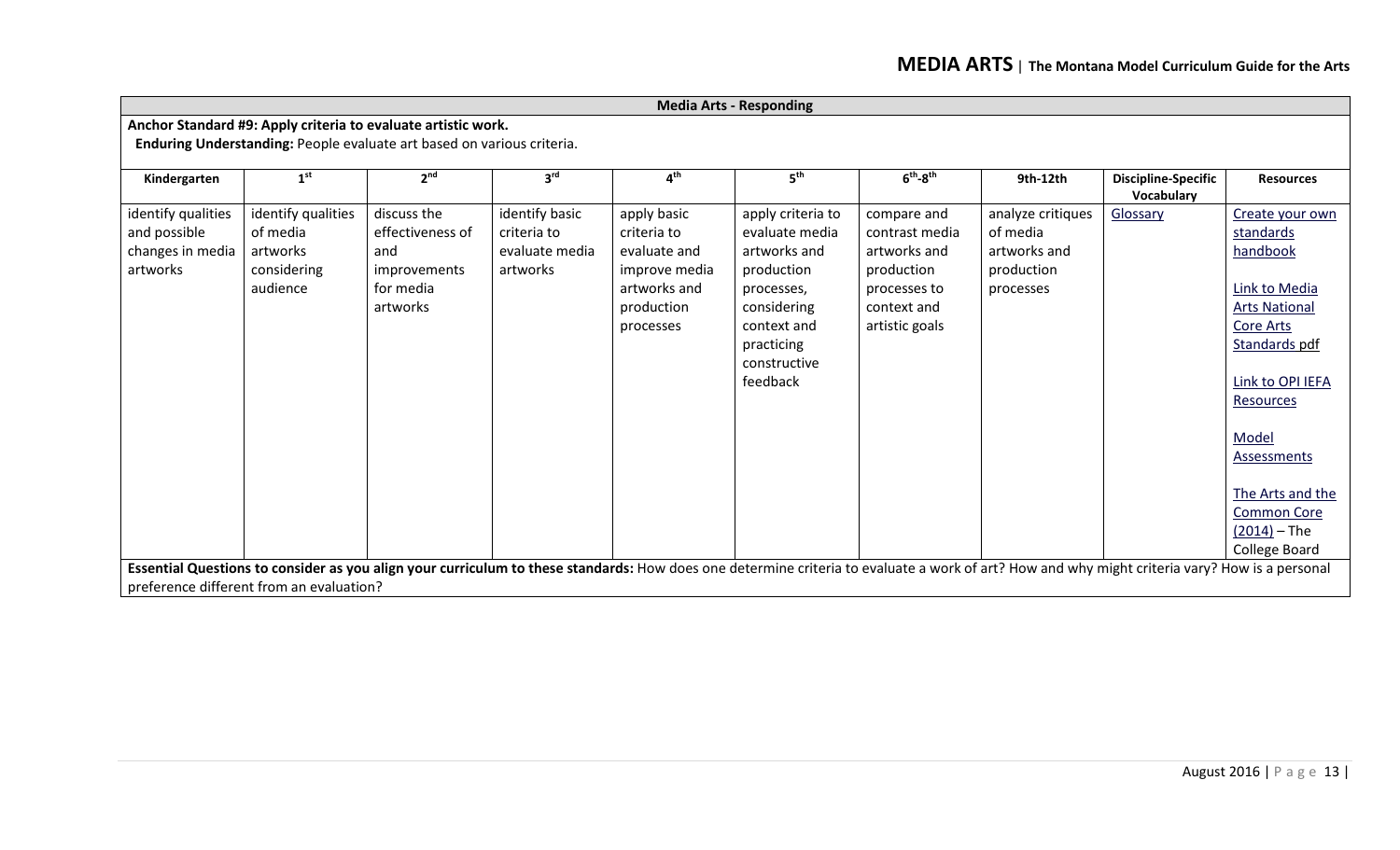<span id="page-13-0"></span>

| Media Arts - Connecting    |                             |                              |                       |                                                                                              |                              |                                                                                                                                                                                      |                               |                                          |                      |
|----------------------------|-----------------------------|------------------------------|-----------------------|----------------------------------------------------------------------------------------------|------------------------------|--------------------------------------------------------------------------------------------------------------------------------------------------------------------------------------|-------------------------------|------------------------------------------|----------------------|
|                            |                             |                              |                       | Anchor Standard #10: Synthesize and relate knowledge and personal experiences to create art. |                              |                                                                                                                                                                                      |                               |                                          |                      |
|                            |                             |                              |                       |                                                                                              |                              | Enduring Understanding: Through art-making, people make meaning by investigating and developing awareness of perceptions, knowledge, and experiences.                                |                               |                                          |                      |
| Kindergarten               | 1 <sup>st</sup>             | 2 <sub>nd</sub>              | 3 <sup>rd</sup>       | 4 <sup>th</sup>                                                                              | 5 <sup>th</sup>              | $6th-8th$                                                                                                                                                                            | 9th-12th                      | <b>Discipline-Specific</b><br>Vocabulary | <b>Resources</b>     |
| use personal               | use personal                | create media                 | demonstrate           | examine how                                                                                  | demonstrate                  | analyze how                                                                                                                                                                          | demonstrate the               | Glossary                                 | Create your own      |
| experiences and            | experiences,                | artworks and                 | how media             | media artworks                                                                               | how media                    | media artworks                                                                                                                                                                       | use of media                  |                                          | standards            |
| choices in<br>making media | interests, and<br>models in | discuss their<br>meaning and | artworks<br>influence | affect meanings,<br>situations, and                                                          | artworks affect<br>meanings, | expand meaning<br>and knowledge,                                                                                                                                                     | artworks to<br>synthesize new |                                          | handbook             |
| artworks                   | creating media              | purpose                      | popular media         | cultural                                                                                     | situations, and              | create cultural                                                                                                                                                                      | meaning and                   |                                          | Link to Media        |
|                            | artworks                    |                              |                       | experiences in                                                                               | cultural                     | experiences, and                                                                                                                                                                     | knowledge that                |                                          | <b>Arts National</b> |
|                            |                             |                              |                       | popular media                                                                                | experiences                  | influence local                                                                                                                                                                      | reflect and form              |                                          | Core Arts            |
|                            |                             |                              |                       |                                                                                              |                              | and global                                                                                                                                                                           | cultural                      |                                          | Standards pdf        |
|                            |                             |                              |                       |                                                                                              |                              | events                                                                                                                                                                               | experiences                   |                                          |                      |
|                            |                             |                              |                       |                                                                                              |                              |                                                                                                                                                                                      |                               |                                          | Link to OPI IEFA     |
|                            |                             |                              |                       |                                                                                              |                              |                                                                                                                                                                                      |                               |                                          | Resources            |
|                            |                             |                              |                       |                                                                                              |                              |                                                                                                                                                                                      |                               |                                          | Model                |
|                            |                             |                              |                       |                                                                                              |                              |                                                                                                                                                                                      |                               |                                          | Assessments          |
|                            |                             |                              |                       |                                                                                              |                              |                                                                                                                                                                                      |                               |                                          | The Arts and the     |
|                            |                             |                              |                       |                                                                                              |                              |                                                                                                                                                                                      |                               |                                          | <b>Common Core</b>   |
|                            |                             |                              |                       |                                                                                              |                              |                                                                                                                                                                                      |                               |                                          | $(2014) - The$       |
|                            |                             |                              |                       |                                                                                              |                              |                                                                                                                                                                                      |                               |                                          | College Board        |
|                            |                             |                              |                       |                                                                                              |                              | Essential Questions to consider as you align your curriculum to these standards: How does engaging in creating art enrich people's lives? How does making art attune people to their |                               |                                          |                      |
|                            |                             |                              |                       |                                                                                              |                              | surroundings? How do people contribute to awareness and understanding of their lives and the lives of their communities through art-making?                                          |                               |                                          |                      |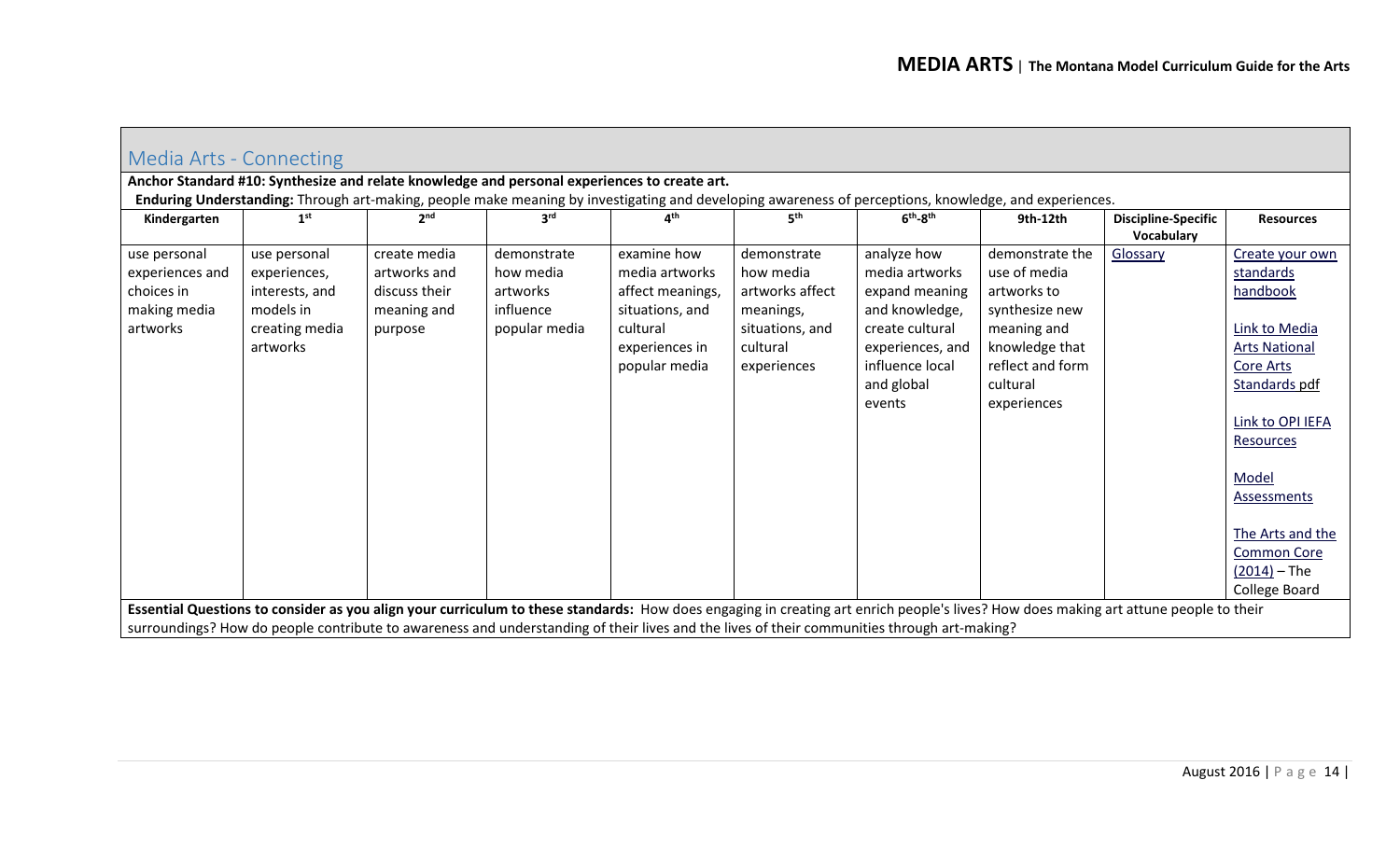|                                                                                                                                                                                                   |                  |                  |                 |                   | <b>Media Arts - Connecting</b> |                         |                         |                                          |                                   |
|---------------------------------------------------------------------------------------------------------------------------------------------------------------------------------------------------|------------------|------------------|-----------------|-------------------|--------------------------------|-------------------------|-------------------------|------------------------------------------|-----------------------------------|
| Anchor Standard #11: Relate artistic ideas and works with societal, cultural and historical context to deepen understanding, including artistic ideas and works by American Indians.              |                  |                  |                 |                   |                                |                         |                         |                                          |                                   |
| Enduring Understanding: People develop ideas and understandings of society, culture, and history through their interactions with and analysis of art.                                             |                  |                  |                 |                   |                                |                         |                         |                                          |                                   |
| Kindergarten                                                                                                                                                                                      | 1 <sup>st</sup>  | 2 <sup>nd</sup>  | 3 <sup>rd</sup> | ⊿th               | 5 <sup>th</sup>                | $6th-8th$               | 9th-12th                | <b>Discipline-Specific</b><br>Vocabulary | <b>Resources</b>                  |
| share ideas                                                                                                                                                                                       | discuss uses of  | identify how     | explain how     | demonstrate       | research how                   | compare how             | analyze how             | Glossary                                 | Create your own                   |
| relating media                                                                                                                                                                                    | media artworks   | media artworks   | media artworks  | how media         | media artworks                 | media artworks          | media artworks          |                                          | standards                         |
| artworks to                                                                                                                                                                                       | in everyday life | and ideas relate | and ideas can   | artworks and      | and ideas relate               | and ideas relate        | and ideas relate        |                                          | handbook                          |
| everyday life                                                                                                                                                                                     |                  | to everyday life | influence       | ideas relate to   | to personal,                   | to various              | to various              |                                          |                                   |
|                                                                                                                                                                                                   |                  | and culture      | everyday life   | everyday life and | social, and                    | contexts,               | contexts,               |                                          | Link to Media                     |
|                                                                                                                                                                                                   |                  |                  |                 | culture           | community life<br>and culture  | purposes, and<br>values | purposes, and<br>values |                                          | <b>Arts National</b><br>Core Arts |
|                                                                                                                                                                                                   |                  |                  |                 |                   |                                |                         |                         |                                          | Standards pdf                     |
|                                                                                                                                                                                                   |                  |                  |                 |                   |                                |                         |                         |                                          |                                   |
|                                                                                                                                                                                                   |                  |                  |                 |                   |                                |                         |                         |                                          | Link to OPI IEFA                  |
|                                                                                                                                                                                                   |                  |                  |                 |                   |                                |                         |                         |                                          | Resources                         |
|                                                                                                                                                                                                   |                  |                  |                 |                   |                                |                         |                         |                                          | Model                             |
|                                                                                                                                                                                                   |                  |                  |                 |                   |                                |                         |                         |                                          | Assessments                       |
|                                                                                                                                                                                                   |                  |                  |                 |                   |                                |                         |                         |                                          |                                   |
|                                                                                                                                                                                                   |                  |                  |                 |                   |                                |                         |                         |                                          | The Arts and the                  |
|                                                                                                                                                                                                   |                  |                  |                 |                   |                                |                         |                         |                                          | <b>Common Core</b>                |
|                                                                                                                                                                                                   |                  |                  |                 |                   |                                |                         |                         |                                          | $(2014) - The$                    |
|                                                                                                                                                                                                   |                  |                  |                 |                   |                                |                         |                         |                                          | College Board                     |
| Essential Questions to consider as you align your curriculum to these standards: How does art help us understand the lives of people of different times, places, and cultures? How is art used to |                  |                  |                 |                   |                                |                         |                         |                                          |                                   |

impact the views of a society? How does art preserve aspects of life?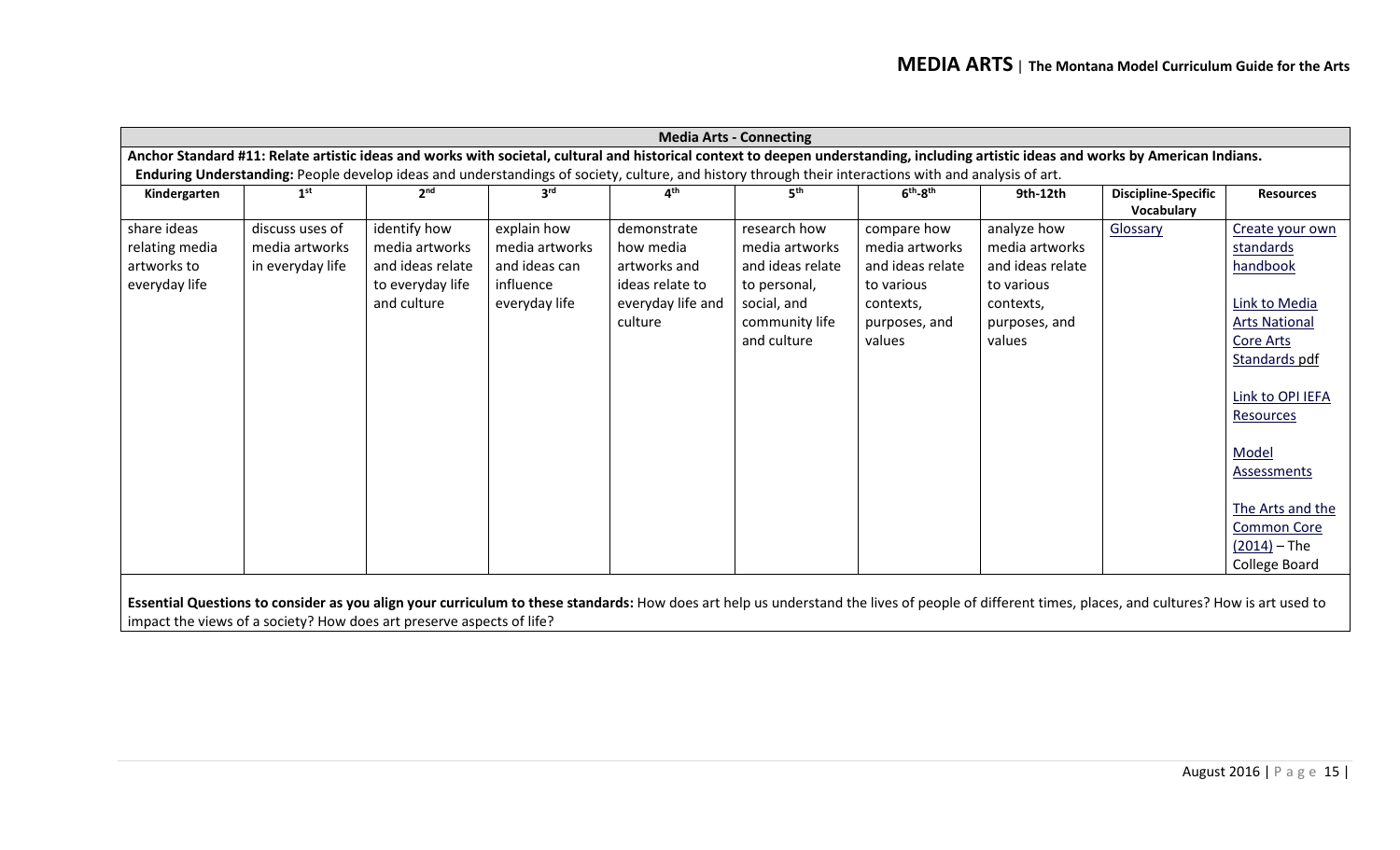# <span id="page-15-0"></span>Artistic Processes and Anchor Standards: Grade by Grade View

<span id="page-15-1"></span>

| Media Arts - Kindergarten                                                                                                                               |                 |                      |
|---------------------------------------------------------------------------------------------------------------------------------------------------------|-----------------|----------------------|
| <b>CREATING</b>                                                                                                                                         | Discipline-     | <b>Resources</b>     |
| Anchor Standard #1: Generate and conceptualize artistic ideas and work.                                                                                 | <b>Specific</b> |                      |
| explore ideas for media artworks using play and experimentation                                                                                         | Vocabulary      | Create your          |
| Anchor Standard #2: Organize and develop artistic ideas and work.                                                                                       |                 | own standards        |
| explore ideas to form models for media arts productions                                                                                                 | Glossary        | handbook             |
| Anchor Standard #3: Refine and complete artistic work.                                                                                                  |                 |                      |
| combine arts and media content to form media artworks                                                                                                   |                 | Link to Media        |
|                                                                                                                                                         |                 | <b>Arts National</b> |
| <b>PRODUCING</b>                                                                                                                                        |                 | <b>Core Arts</b>     |
| Anchor Standard #4: Select, analyze, and interpret artistic work for presentation.                                                                      |                 | Standards pdf        |
| choose art objects for a personal portfolio and display                                                                                                 |                 |                      |
| Anchor Standard #5: Develop and refine artistic techniques and work for presentation.                                                                   |                 | Link to OPI IEFA     |
| explain the purpose of a portfolio or collection                                                                                                        |                 | Resources            |
| Anchor Standard #6: Convey meaning through the presentation of artistic work.                                                                           |                 |                      |
| explain the purpose of an art museum                                                                                                                    |                 | Model                |
| <b>RESPONDING</b>                                                                                                                                       |                 | Assessments          |
| Anchor Standard #7: Perceive and analyze artistic work.                                                                                                 |                 |                      |
| identify uses of artwork within one's personal environment                                                                                              |                 | The Arts and         |
| Anchor Standard #8: Construct meaningful interpretations of artistic works.                                                                             |                 | the Common           |
| identify subject matter and details in artworks                                                                                                         |                 | Core (2014) -        |
| Anchor Standard #9: Apply criteria to evaluate artistic work.                                                                                           |                 | The College          |
| explain reasons for selecting a preferred artwork                                                                                                       |                 | Board                |
| <b>CONNECTING</b>                                                                                                                                       |                 |                      |
| Anchor Standard #10: Synthesize and relate knowledge and personal experiences to make art.                                                              |                 |                      |
| create art that tells a story about a personal experience                                                                                               |                 |                      |
| Anchor Standard #11: Relate artistic ideas and works with societal, cultural, and historical context to deepen understanding, including traditional and |                 |                      |
| contemporary artistic ideas and works by American Indians.                                                                                              |                 |                      |
| identify a purpose of an artwork                                                                                                                        |                 |                      |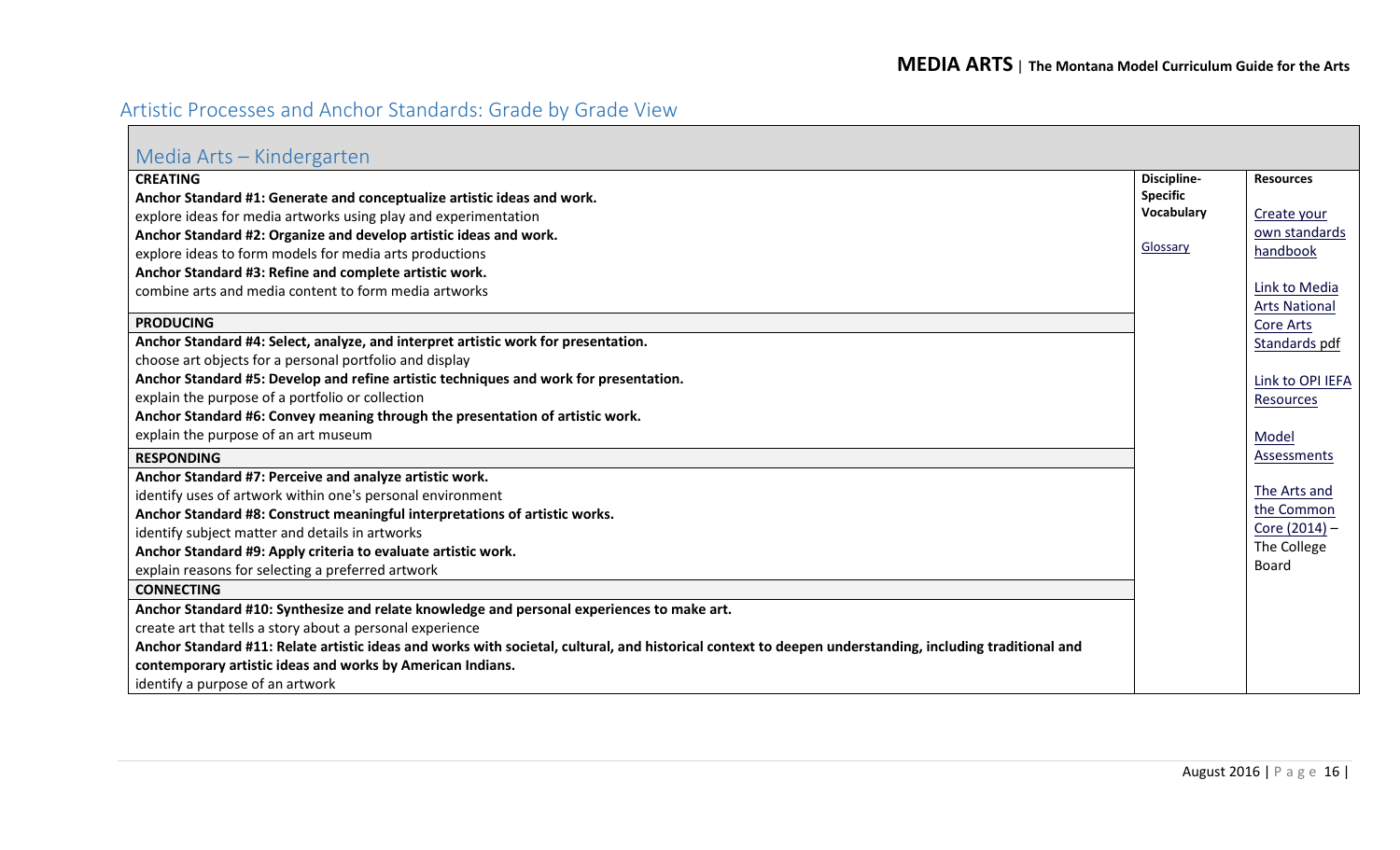<span id="page-16-0"></span>

| Media Arts – First Grade                                                                                                                                |                 |                      |
|---------------------------------------------------------------------------------------------------------------------------------------------------------|-----------------|----------------------|
| <b>CREATING</b>                                                                                                                                         | Discipline-     | <b>Resources</b>     |
| Anchor Standard #1: Generate and conceptualize artistic ideas and work.                                                                                 | <b>Specific</b> |                      |
| express ideas for media artworks through traditional and nontraditional media                                                                           | Vocabulary      |                      |
| Anchor Standard #2: Organize and develop artistic ideas and work.                                                                                       |                 | Create your          |
| express ideas to form plans and models for media arts productions and products                                                                          | Glossary        | own standards        |
| Anchor Standard #3: Refine and complete artistic work.                                                                                                  |                 | handbook             |
| identify the effects of making changes to the content form or presentation of media artworks                                                            |                 |                      |
|                                                                                                                                                         |                 | Link to Media        |
| <b>PRODUCING</b>                                                                                                                                        |                 | <b>Arts National</b> |
| Anchor Standard #4: Select, analyze, and interpret artistic work for presentation.                                                                      |                 | Core Arts            |
| combine art forms and media content to form media artworks                                                                                              |                 | Standards pdf        |
| Anchor Standard #5: Develop and refine artistic techniques and work for presentation.                                                                   |                 |                      |
| demonstrate skills and roles in media arts presentations                                                                                                |                 | Link to OPI IEFA     |
| Anchor Standard #6: Convey meaning through the presentation of artistic work.                                                                           |                 | Resources            |
| discuss the presentation of media artworks and identify reactions                                                                                       |                 |                      |
| <b>RESPONDING</b>                                                                                                                                       |                 | Model                |
| Anchor Standard #7: Perceive and analyze artistic work.                                                                                                 |                 | Assessments          |
| identify components and messages in media artworks                                                                                                      |                 |                      |
| Anchor Standard #8: Construct meaningful interpretations of artistic works.                                                                             |                 | The Arts and         |
| describe the meanings of a variety of media artworks                                                                                                    |                 | the Common           |
| Anchor Standard #9: Apply criteria to evaluate artistic work.                                                                                           |                 | Core (2014) -        |
| identify qualities of media artworks considering audience                                                                                               |                 | The College          |
| <b>CONNECTING</b>                                                                                                                                       |                 | <b>Board</b>         |
| Anchor Standard #10: Synthesize and relate knowledge and personal experiences to make art.                                                              |                 |                      |
| use personal experiences, interests, and models in creating media artworks                                                                              |                 |                      |
| Anchor Standard #11: Relate artistic ideas and works with societal, cultural, and historical context to deepen understanding, including traditional and |                 |                      |
| contemporary artistic ideas and works by American Indians.                                                                                              |                 |                      |
| discuss uses of media artworks in everyday life                                                                                                         |                 |                      |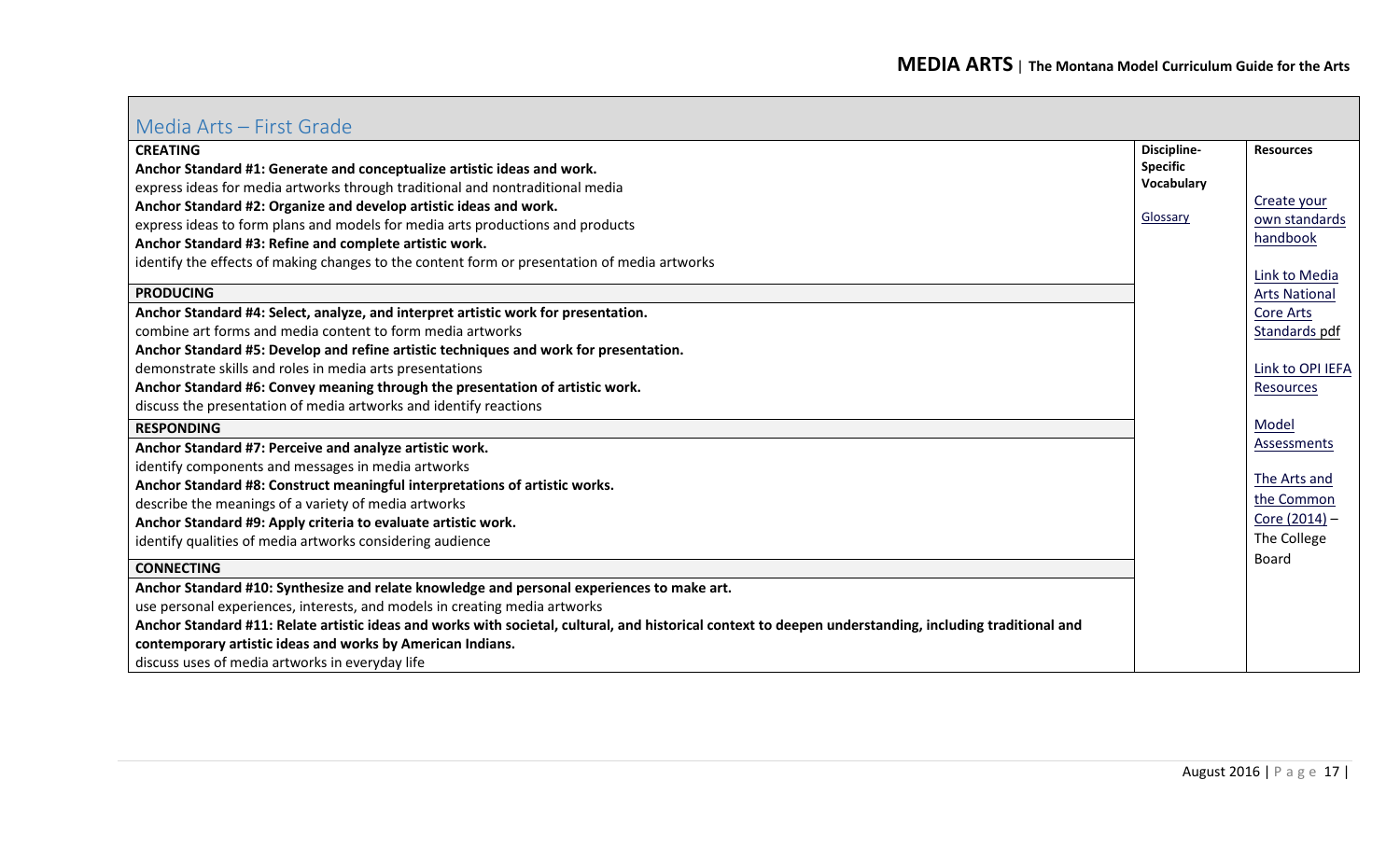#### <span id="page-17-0"></span>Media Arts – Second Grade

| IVICUIU ALUS - DUUUTIU OLUUC                                                                                                                            |                 |                      |
|---------------------------------------------------------------------------------------------------------------------------------------------------------|-----------------|----------------------|
| <b>CREATING</b>                                                                                                                                         | Discipline-     | <b>Resources</b>     |
| Anchor Standard #1: Generate and conceptualize artistic ideas and work.                                                                                 | <b>Specific</b> |                      |
| use resources to generate creative ideas for media artworks                                                                                             | Vocabulary      | Create your          |
| Anchor Standard #2: Organize and develop artistic ideas and work.                                                                                       |                 | own standards        |
| use ideas to create plans and models for media arts productions                                                                                         | Glossary        | handbook             |
| Anchor Standard #3: Refine and complete artistic work.                                                                                                  |                 |                      |
| describe expressive effects in altering, refining, and completing media artworks                                                                        |                 | Link to Media        |
|                                                                                                                                                         |                 | <b>Arts National</b> |
| <b>PRODUCING</b>                                                                                                                                        |                 | Core Arts            |
| Anchor Standard #4: Select, analyze, and interpret artistic work for presentation.                                                                      |                 | Standards pdf        |
| combine a variety of art and media content into unified media artworks                                                                                  |                 |                      |
| Anchor Standard #5: Develop and refine artistic techniques and work for presentation.                                                                   |                 | Link to OPI IEFA     |
| use experimentation skills and various roles in creating media arts presentations                                                                       |                 | Resources            |
| Anchor Standard #6: Convey meaning through the presentation of artistic work.                                                                           |                 |                      |
| identify and describe the experience of presenting media artworks                                                                                       |                 | Model                |
| <b>RESPONDING</b>                                                                                                                                       |                 | Assessments          |
| Anchor Standard #7: Perceive and analyze artistic work.                                                                                                 |                 |                      |
| describe the components and messages in media artworks                                                                                                  |                 | The Arts and         |
| Anchor Standard #8: Construct meaningful interpretations of artistic works.                                                                             |                 | the Common           |
| define the purposes and meanings of media artworks                                                                                                      |                 | Core (2014) -        |
| Anchor Standard #9: Apply criteria to evaluate artistic work.                                                                                           |                 | The College          |
| discuss the effectiveness of and improvements for media artworks                                                                                        |                 | Board                |
| <b>CONNECTING</b>                                                                                                                                       |                 |                      |
| Anchor Standard #10: Synthesize and relate knowledge and personal experiences to make art.                                                              |                 |                      |
| create media artworks and discuss their meaning and purpose                                                                                             |                 |                      |
| Anchor Standard #11: Relate artistic ideas and works with societal, cultural, and historical context to deepen understanding, including traditional and |                 |                      |
| contemporary artistic ideas and works by American Indians.                                                                                              |                 |                      |
| identify how media artworks and ideas relate to everyday life and culture                                                                               |                 |                      |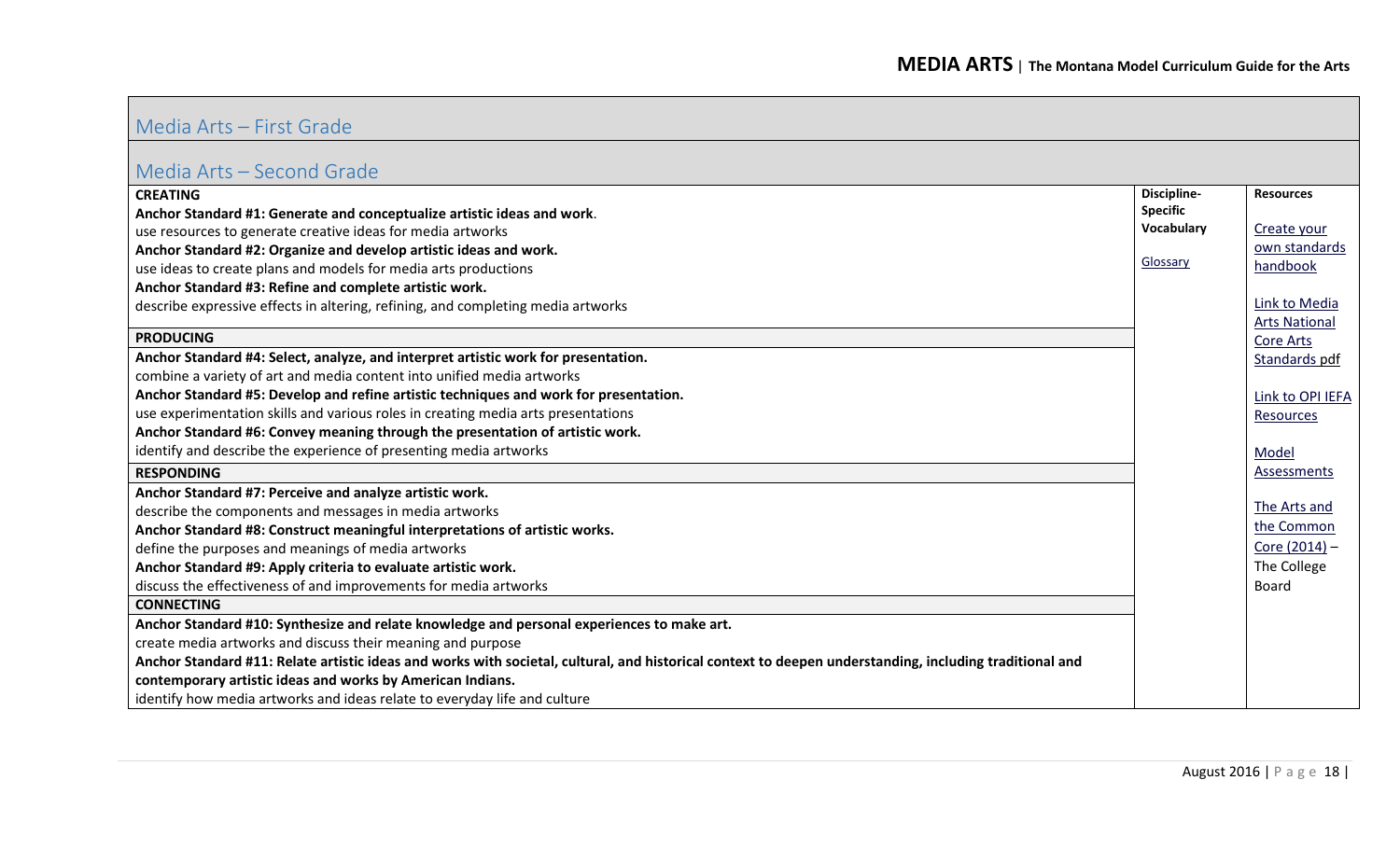## <span id="page-18-0"></span>Media Arts – Third Grade

| <b>CREATING</b>                                                                                                                                         | Discipline-     | <b>Resources</b>     |
|---------------------------------------------------------------------------------------------------------------------------------------------------------|-----------------|----------------------|
| Anchor Standard #1: Generate and conceptualize artistic ideas and work.                                                                                 | <b>Specific</b> |                      |
| develop ideas for media artworks using a variety of tools, methods, and materials                                                                       | Vocabulary      | Create your          |
| Anchor Standard #2: Organize and develop artistic ideas and work.                                                                                       |                 | own standards        |
| make plans and models for media arts productions                                                                                                        | Glossary        | handbook             |
| Anchor Standard #3: Refine and complete artistic work.                                                                                                  |                 |                      |
| demonstrate how the use of different elements alters media artworks                                                                                     |                 | Link to Media        |
|                                                                                                                                                         |                 | <b>Arts National</b> |
| <b>PRODUCING</b>                                                                                                                                        |                 | <b>Core Arts</b>     |
| Anchor Standard #4: Select, analyze, and interpret artistic work for presentation.                                                                      |                 | Standards pdf        |
| integrate varied art forms and media content into media artworks                                                                                        |                 |                      |
| Anchor Standard #5: Develop and refine artistic techniques and work for presentation.                                                                   |                 | Link to OPI IEFA     |
| exhibit a variety of skills and roles to create new content in media arts presentations                                                                 |                 | Resources            |
| Anchor Standard #6: Convey meaning through the presentation of artistic work.                                                                           |                 |                      |
| discuss ways to improve media artworks presentations                                                                                                    |                 | Model                |
| <b>RESPONDING</b>                                                                                                                                       |                 | Assessments          |
| Anchor Standard #7: Perceive and analyze artistic work.                                                                                                 |                 |                      |
| describe how messages are created by components in media artworks                                                                                       |                 | The Arts and         |
| Anchor Standard #8: Construct meaningful interpretations of artistic works.                                                                             |                 | the Common           |
| discuss the purposes and meanings of media artworks                                                                                                     |                 | Core (2014) -        |
| Anchor Standard #9: Apply criteria to evaluate artistic work.                                                                                           |                 | The College          |
| identify basic criteria to evaluate media artworks                                                                                                      |                 | Board                |
| <b>CONNECTING</b>                                                                                                                                       |                 |                      |
| Anchor Standard #10: Synthesize and relate knowledge and personal experiences to make art.                                                              |                 |                      |
| demonstrate how media artworks influence popular media                                                                                                  |                 |                      |
| Anchor Standard #11: Relate artistic ideas and works with societal, cultural, and historical context to deepen understanding, including traditional and |                 |                      |
| contemporary artistic ideas and works by American Indians.                                                                                              |                 |                      |
| explain how media artworks and ideas can influence everyday life                                                                                        |                 |                      |
|                                                                                                                                                         |                 |                      |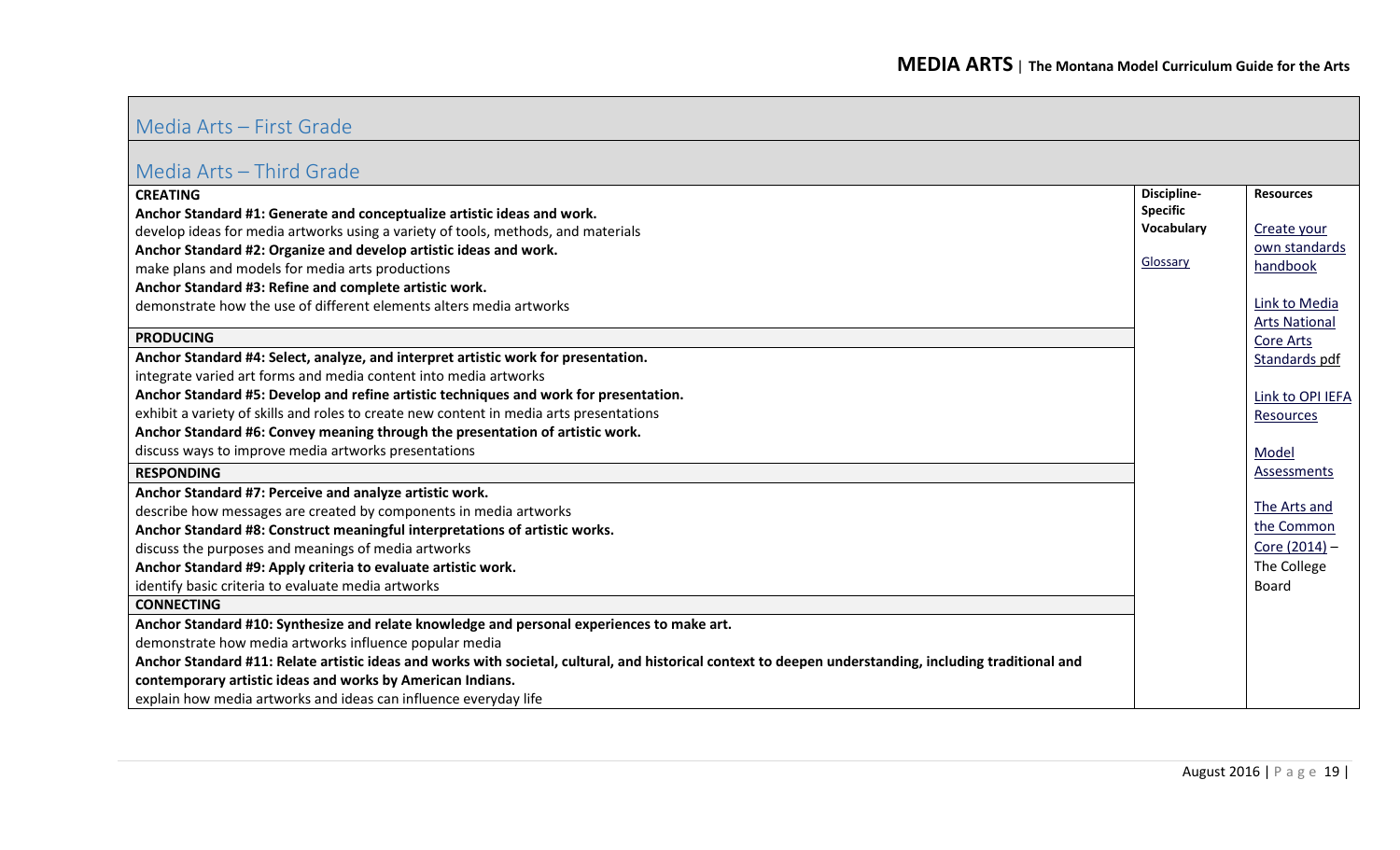## <span id="page-19-0"></span>Media Arts – Fourth Grade

| <b>CREATING</b>                                                                                                                                         | Discipline-     | <b>Resources</b>     |
|---------------------------------------------------------------------------------------------------------------------------------------------------------|-----------------|----------------------|
| Anchor Standard #1: Generate and conceptualize artistic ideas and work.                                                                                 | <b>Specific</b> |                      |
| develop original media artworks using a variety of creative methods                                                                                     | Vocabulary      | Create your          |
| Anchor Standard #2: Organize and develop artistic ideas and work.                                                                                       |                 | own standards        |
| discuss, test, and assemble models for media arts productions                                                                                           | Glossary        | handbook             |
| Anchor Standard #3: Refine and complete artistic work.                                                                                                  |                 |                      |
| demonstrate intentional effect in refining media artworks                                                                                               |                 | Link to Media        |
|                                                                                                                                                         |                 | <b>Arts National</b> |
| <b>PRODUCING</b>                                                                                                                                        |                 | Core Arts            |
| Anchor Standard #4: Select, analyze, and interpret artistic work for presentation.                                                                      |                 | Standards pdf        |
| demonstrate how a variety of forms and content can be mixed and coordinated into media artworks                                                         |                 |                      |
| Anchor Standard #5: Develop and refine artistic techniques and work for presentation.                                                                   |                 | Link to OPI IEFA     |
| apply a variety of skills and knowledge to solve problems while creating media arts presentations                                                       |                 | Resources            |
| Anchor Standard #6: Convey meaning through the presentation of artistic work.                                                                           |                 |                      |
| explain results of and improvements for presenting media artworks                                                                                       |                 | Model                |
| <b>RESPONDING</b>                                                                                                                                       |                 | Assessments          |
| Anchor Standard #7: Perceive and analyze artistic work.                                                                                                 |                 |                      |
| explain how various forms, methods, and styles influence the message of a media artwork                                                                 |                 | The Arts and         |
| Anchor Standard #8: Construct meaningful interpretations of artistic works.                                                                             |                 | the Common           |
| explain reactions to a variety of media artworks considering their purpose and context                                                                  |                 | Core (2014) -        |
| Anchor Standard #9: Apply criteria to evaluate artistic work.                                                                                           |                 | The College          |
| apply basic criteria to evaluate and improve media artworks and production processes                                                                    |                 | Board                |
| <b>CONNECTING</b>                                                                                                                                       |                 |                      |
| Anchor Standard #10: Synthesize and relate knowledge and personal experiences to make art.                                                              |                 |                      |
| examine how media artworks affect meanings, situations, and cultural experiences in popular media                                                       |                 |                      |
| Anchor Standard #11: Relate artistic ideas and works with societal, cultural, and historical context to deepen understanding, including traditional and |                 |                      |
| contemporary artistic ideas and works by American Indians.                                                                                              |                 |                      |
| demonstrate how media artworks and ideas relate to everyday life and culture                                                                            |                 |                      |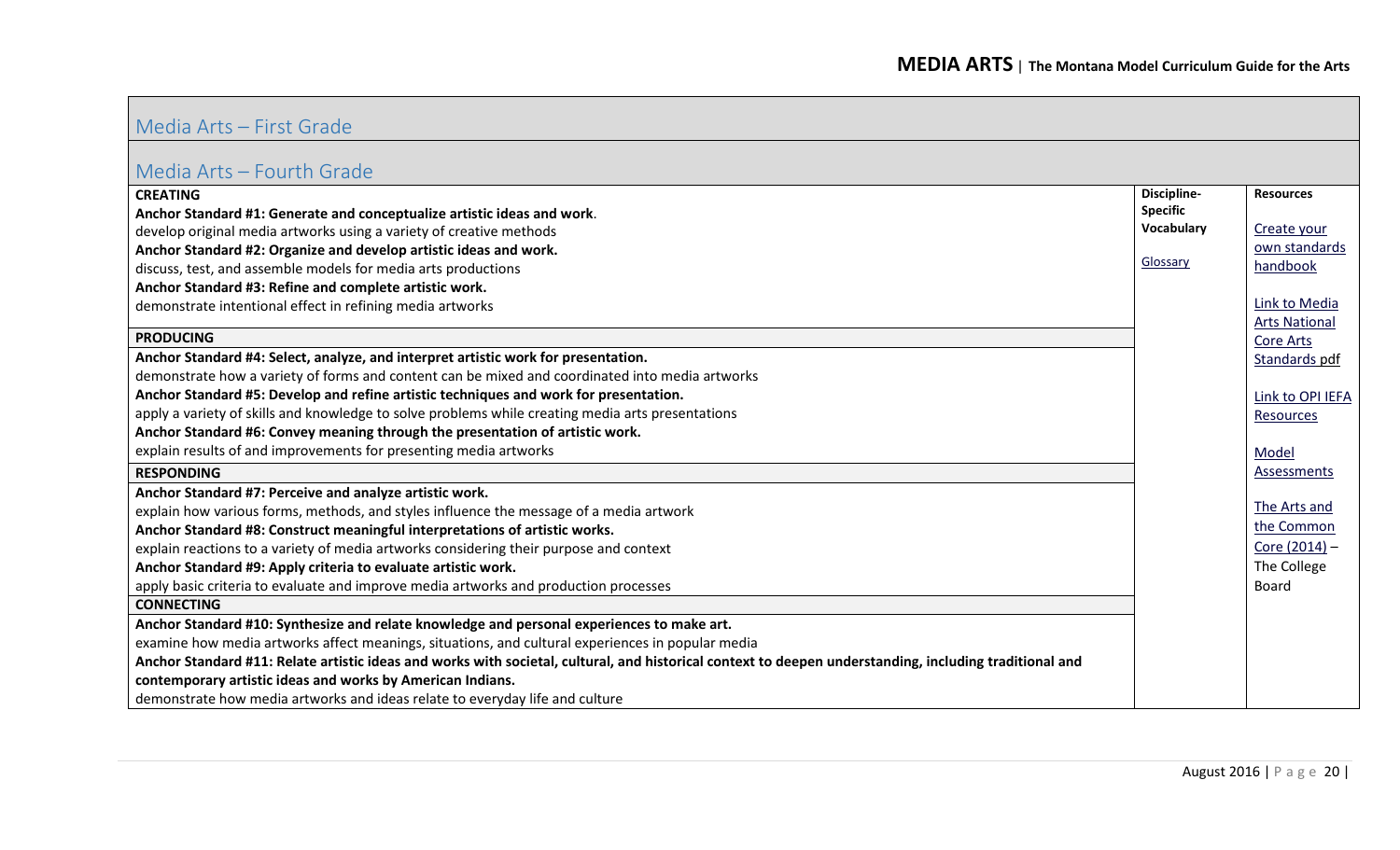## <span id="page-20-0"></span>Media Arts – Fifth Grade

| IVIC GIUM I II II II UIUUC                                                                                                                              |                 |                      |
|---------------------------------------------------------------------------------------------------------------------------------------------------------|-----------------|----------------------|
| <b>CREATING</b>                                                                                                                                         | Discipline-     | <b>Resources</b>     |
| Anchor Standard #1: Generate and conceptualize artistic ideas and work.                                                                                 | <b>Specific</b> |                      |
| demonstrate original ideas and innovations for media artworks using personal and community experiences                                                  | Vocabulary      | Create your          |
| Anchor Standard #2: Organize and develop artistic ideas and work.                                                                                       |                 | own standards        |
| develop, present, and test ideas, plans, models, and proposals for media arts productions                                                               | Glossary        | handbook             |
| Anchor Standard #3: Refine and complete artistic work.                                                                                                  |                 |                      |
| determine how elements and components can be altered for clear communication and intentional effects in media artwork                                   |                 | Link to Media        |
|                                                                                                                                                         |                 | <b>Arts National</b> |
| <b>PRODUCING</b>                                                                                                                                        |                 | Core Arts            |
| Anchor Standard #4: Select, analyze, and interpret artistic work for presentation.                                                                      |                 | Standards pdf        |
| create media artworks through the integration of multiple contents and forms                                                                            |                 |                      |
| Anchor Standard #5: Develop and refine artistic techniques and work for presentation.                                                                   |                 | Link to OPI IEFA     |
| perform a variety of roles while solving problems to create media art presentations                                                                     |                 | Resources            |
| Anchor Standard #6: Convey meaning through the presentation of artistic work.                                                                           |                 |                      |
| compare results of and improvements for presenting media artworks                                                                                       |                 | Model                |
| <b>RESPONDING</b>                                                                                                                                       |                 | Assessments          |
| Anchor Standard #7: Perceive and analyze artistic work.                                                                                                 |                 |                      |
| differentiate how message and meaning are created by components in media artworks                                                                       |                 | The Arts and         |
| Anchor Standard #8: Construct meaningful interpretations of artistic works.                                                                             |                 | the Common           |
| compare personal and group interpretations of a variety of media artworks considering their intention and context                                       |                 | Core (2014) -        |
| Anchor Standard #9: Apply criteria to evaluate artistic work.                                                                                           |                 | The College          |
| apply criteria to evaluate media artworks and production processes, considering context and practicing constructive feedback                            |                 | Board                |
| <b>CONNECTING</b>                                                                                                                                       |                 |                      |
| Anchor Standard #10: Synthesize and relate knowledge and personal experiences to make art.                                                              |                 |                      |
| demonstrate how media artworks affect meanings, situations, and cultural experiences                                                                    |                 |                      |
| Anchor Standard #11: Relate artistic ideas and works with societal, cultural, and historical context to deepen understanding, including traditional and |                 |                      |
| contemporary artistic ideas and works by American Indians.                                                                                              |                 |                      |
| research how media artworks and ideas relate to personal, social, and community life and culture                                                        |                 |                      |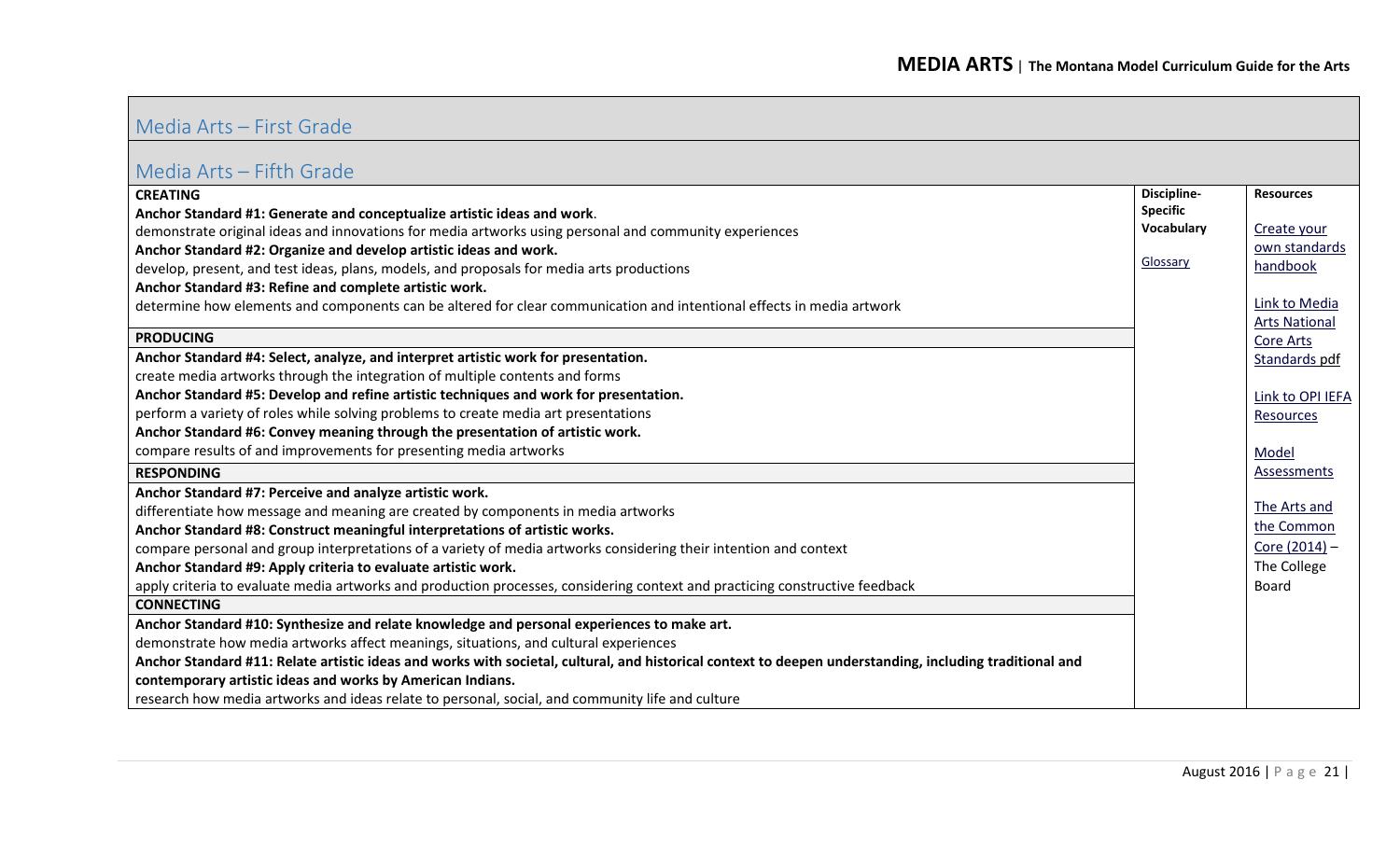## <span id="page-21-0"></span>Media Arts – Sixth - Eighth Grades

| <b>CREATING</b>                                                                                                                                            | Discipline-     | <b>Resources</b>     |
|------------------------------------------------------------------------------------------------------------------------------------------------------------|-----------------|----------------------|
| Anchor Standard #1: Generate and conceptualize artistic ideas and work.                                                                                    | <b>Specific</b> |                      |
| produce ideas, goals, and solutions for original media artworks                                                                                            | Vocabulary      | Create your          |
| Anchor Standard #2: Organize and develop artistic ideas and work.                                                                                          |                 | own standards        |
| analyze ideas, plans, prototypes, and creative processes for media arts productions                                                                        | Glossary        | handbook             |
| Anchor Standard #3: Refine and complete artistic work.                                                                                                     |                 |                      |
| improve the technical quality of media artworks by selecting expressive and stylistic elements to reflect an understanding of purpose, audience, and place |                 | Link to Media        |
|                                                                                                                                                            |                 | <b>Arts National</b> |
| <b>PRODUCING</b>                                                                                                                                           |                 | Core Arts            |
| Anchor Standard #4: Select, analyze, and interpret artistic work for presentation.                                                                         |                 | Standards pdf        |
| integrate multiple content areas and forms into media artwork productions that convey perspectives, themes, and narratives                                 |                 |                      |
| Anchor Standard #5: Develop and refine artistic techniques and work for presentation.                                                                      |                 | Link to OPI IEFA     |
| demonstrate a range of skills and roles in creating and performing media arts presentations                                                                |                 | Resources            |
| Anchor Standard #6: Convey meaning through the presentation of artistic work.                                                                              |                 |                      |
| analyze results of and improvements for presenting media artworks                                                                                          |                 | Model                |
| <b>RESPONDING</b>                                                                                                                                          |                 | Assessments          |
| Anchor Standard #7: Perceive and analyze artistic work.                                                                                                    |                 |                      |
| evaluate the qualities of and relationships between the components and style in media artworks                                                             |                 | The Arts and         |
| Anchor Standard #8: Construct meaningful interpretations of artistic works.                                                                                |                 | the Common           |
| compare and contrast the intent of a variety of media artworks and how they impact understanding of one's own culture and other cultures                   |                 | Core (2014) -        |
| Anchor Standard #9: Apply criteria to evaluate artistic work.                                                                                              |                 | The College          |
| compare and contrast media artworks and production processes to context and artistic goals                                                                 |                 | Board                |
| <b>CONNECTING</b>                                                                                                                                          |                 |                      |
| Anchor Standard #10: Synthesize and relate knowledge and personal experiences to make art.                                                                 |                 |                      |
| analyze how media artworks expand meaning and knowledge, create cultural experiences, and influence local and global events                                |                 |                      |
| Anchor Standard #11: Relate artistic ideas and works with societal, cultural, and historical context to deepen understanding, including traditional and    |                 |                      |
| contemporary artistic ideas and works by American Indians.                                                                                                 |                 |                      |
| compare how media artworks and ideas relate to various contexts, purposes, and values                                                                      |                 |                      |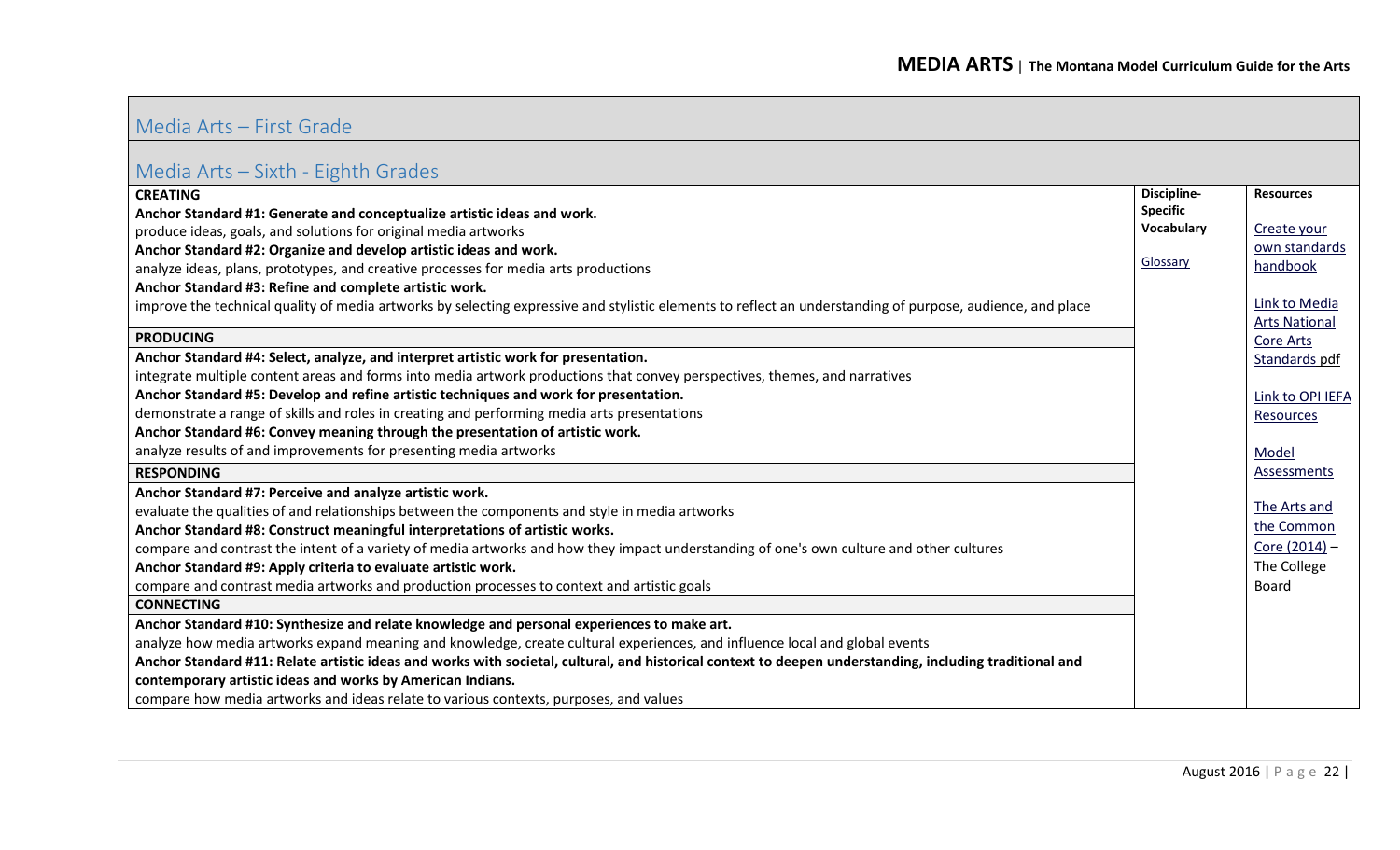<span id="page-22-0"></span>

| Media Arts - Ninth - Twelfth Grades                                                                                                                     |                 |                      |
|---------------------------------------------------------------------------------------------------------------------------------------------------------|-----------------|----------------------|
| <b>CREATING</b>                                                                                                                                         | Discipline-     | <b>Resources</b>     |
| Anchor Standard #1: Generate and conceptualize artistic ideas and work.                                                                                 | <b>Specific</b> |                      |
| integrate ideas, develop artistic goals, and problem solve in media arts creation processes                                                             | Vocabulary      | Create your          |
| Anchor Standard #2: Organize and develop artistic ideas and work.                                                                                       |                 | own standards        |
| apply criteria in developing and refining artistic ideas, plans, prototypes, and production processes                                                   | Glossary        | handbook             |
| Anchor Standard #3: Refine and complete artistic work.                                                                                                  |                 |                      |
| enhance and modify media artworks, honing aesthetic quality                                                                                             |                 | Link to Media        |
|                                                                                                                                                         |                 | <b>Arts National</b> |
| <b>PRODUCING</b>                                                                                                                                        |                 | <b>Core Arts</b>     |
| Anchor Standard #4: Select, analyze, and interpret artistic work for presentation.                                                                      |                 | Standards pdf        |
| synthesize various art forms and themes into media artwork productions considering the reaction and interaction of the audience                         |                 |                      |
| Anchor Standard #5: Develop and refine artistic techniques and work for presentation.                                                                   |                 | Link to OPI IEFA     |
| demonstrate a progression of skills by fulfilling specific roles in the production of a variety of media arts presentations                             |                 | Resources            |
| Anchor Standard #6: Convey meaning through the presentation of artistic work.                                                                           |                 |                      |
| evaluate impact and implement improvements in presenting media artworks considering personal, local, and social impacts                                 |                 | Model                |
| <b>RESPONDING</b>                                                                                                                                       |                 | Assessments          |
| Anchor Standard #7: Perceive and analyze artistic work.                                                                                                 |                 |                      |
| synthesize the qualities and relationships of the components in a variety of media artworks to create intention and persuasion                          |                 | The Arts and         |
| Anchor Standard #8: Construct meaningful interpretations of artistic works.                                                                             |                 | the Common           |
| analyze the intent, meanings, and reception of a variety of media artworks, focusing on personal and cultural contexts                                  |                 | Core (2014) -        |
| Anchor Standard #9: Apply criteria to evaluate artistic work.                                                                                           |                 | The College          |
| analyze critiques of media artworks and production processes                                                                                            |                 | Board                |
| <b>CONNECTING</b>                                                                                                                                       |                 |                      |
| Anchor Standard #10: Synthesize and relate knowledge and personal experiences to make art.                                                              |                 |                      |
| demonstrate the use of media artworks to synthesize new meaning and knowledge that reflect and form cultural experiences                                |                 |                      |
| Anchor Standard #11: Relate artistic ideas and works with societal, cultural, and historical context to deepen understanding, including traditional and |                 |                      |
| contemporary artistic ideas and works by American Indians.                                                                                              |                 |                      |
| analyze how media artworks and ideas relate to various contexts, purposes, and values                                                                   |                 |                      |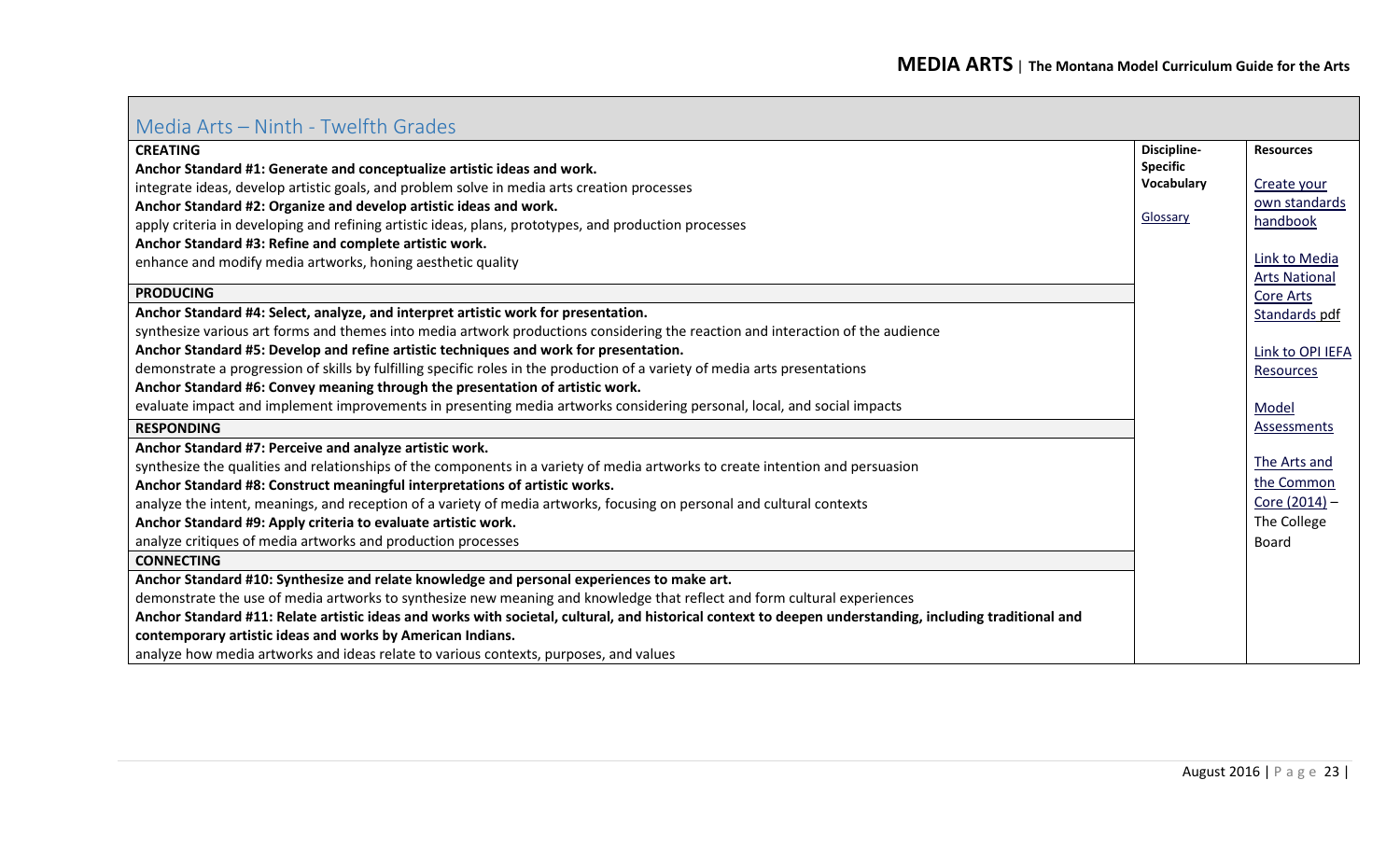### <span id="page-23-0"></span>**Glossary**

**Media Arts**, as defined by the National Art Education Association, include the traditional fine arts such as drawing, painting, printmaking, photography, and sculpture media arts including film, graphic communications, animation, and emerging technologies architectural, environmental, and industrial arts such as urban, interior, product, and landscape design folk arts and works of art such as ceramics, fibers, jewelry, works in wood, paper, and other materials. (Revised July 2012) <http://www.nationalartsstandards.org/content/glossary>

Art In everyday discussions and in the history of aesthetics, multiple (and sometimes contradictory) definitions of art have been proposed. In a classic article, "The Role of Theory in Aesthetics," Morris Weitz (1956) recommended differentiating between *classificatory* (classifying) and *honorific* (honoring) definitions of art.

In the Next Generation Core Media Arts Standards, the word *art* is used in the *classificatory* sense to mean "an artifact or action that has been put forward by an artist or other person as something to be experienced, interpreted, and appreciated."

An important component of a quality Media Arts education is for students to engage in discussions about *honorific* definitions of art—identifying the wide range of significant features in art-making approaches, analyzing why artists follow or break with traditions and discussing their own understandings of the characteristics of "good art."

**appropriation** - intentional borrowing, copying, and alteration of preexisting images and objects

**artist statement** - information about context, explanations of process, descriptions of learning, related stories, reflections, or other details in a written or spoken format shared by the artist to extend and deepen understanding of his or her artwork an artist statement can be didactic, descriptive, or reflective in nature

**artistic investigations** - in making art, forms of inquiry and exploration through artistic investigation artists go beyond illustrating pre-existing ideas or following directions, and students generate fresh insights—new ways of seeing and knowing

**art-making approaches** - diverse strategies and procedures by which artists initiate and pursue making a work

**artwork** - artifact or action that has been put forward by an artist or other person as something to be experienced, interpreted, and appreciated

**brainstorm** - technique for the initial production of ideas or ways of solving a problem by an individual or group in which ideas are spontaneously contributed without critical comment or judgment

**characteristic(s)** - attribute, feature, property, or essential quality

**characteristics of form (and structure)** - terms drawn from traditional, modern, and contemporary sources that identify the range of attributes that can be used to describe works of art and design to aid students in experiencing and perceiving the qualities of artworks, enabling them to create their own work and to appreciate and interpret the work of

August 2016 | Page 24 |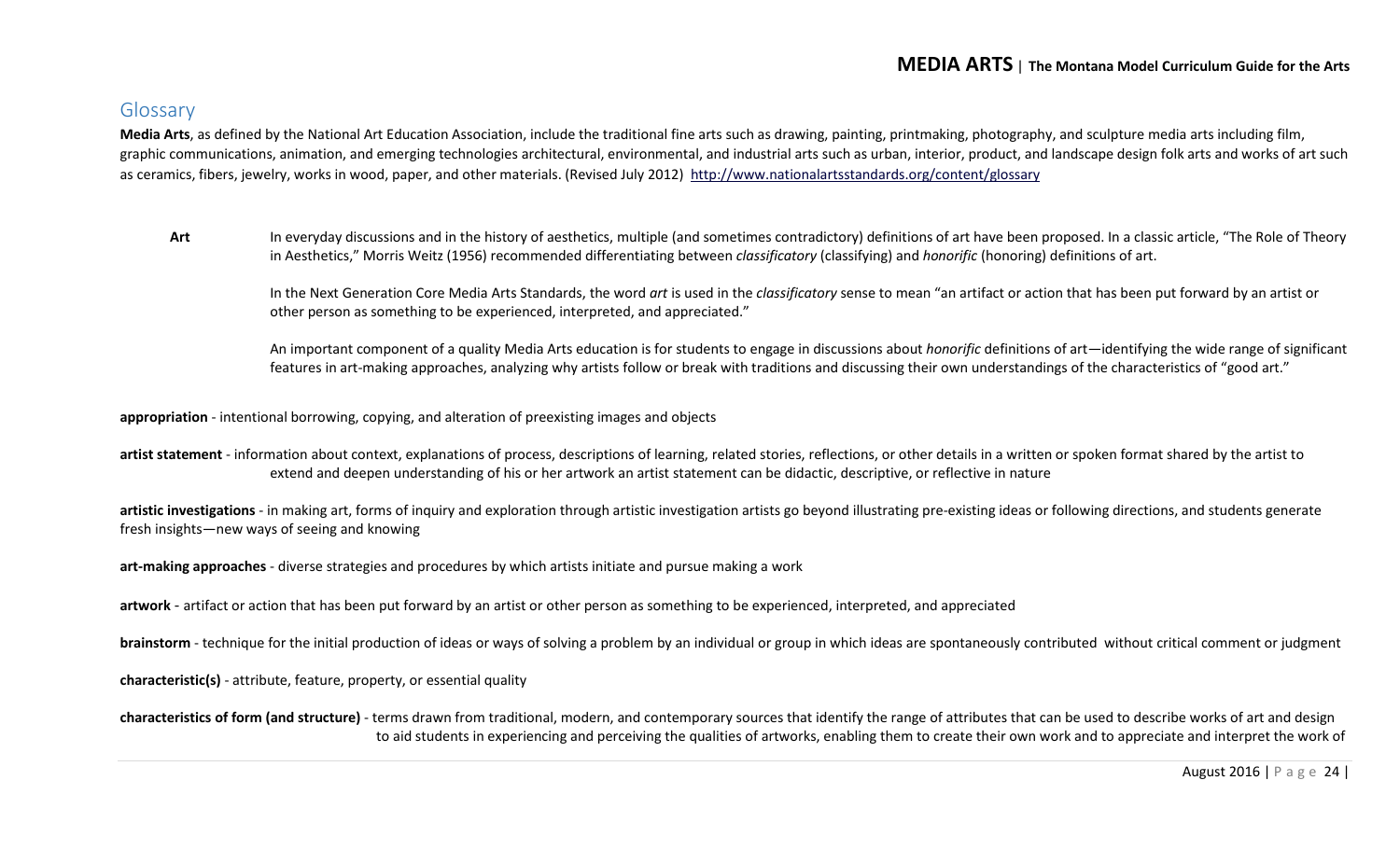others

**collaboration** - joint effort of working together to formulate and solve creative problems

**collaboratively** - joining with others in attentive participation in an activity of imagining, exploring, and/or making

**concepts** - ideas, thoughts, schemata art arising out of conceptual experimentation that emphasizes making meaning through ideas rather than through materiality or form

**constructed environment** - human-made or modified spaces and places art and design-related disciplines such as architecture, urban planning, interior design, game design, virtual environment, and landscape design shape the places in which people live, work, and play

**contemporary artistic practice** - processes, techniques, media, procedures, behaviors, actions, and conceptual approaches by which an artist or designer makes work using methods that, though they may be based on traditional practices, reflect changing contextual, conceptual, aesthetic, material and technical possibilities examples include artwork made with appropriated images or materials, social practice artworks that involve the audience, performance art, new media works, installations, and artistic interventions in public spaces

**context** - interrelated conditions surrounding the creation and experiencing of an artwork, including the artist, viewer/audiences, time, culture, presentation, and location of the artwork's creation and reception

**copyright** - form of protection grounded in the U.S. Constitution and granted by law for original works of authorship fixed in a tangible medium of expression, covering both published and unpublished works

**creative commons** - copyright license templates that provide a simple, standardized way to give the public permission to share and use creative work on conditions of the maker's choice [\(http://creativecommons.org/\)](http://creativecommons.org/)

**creativity** - ability to conceive and develop rich, original ideas, discover unexpected connections, and invent or make new things

**criteria** - in art and design, principles that direct attention to significant aspects of a work and provide guidelines for evaluating its success

contemporary criteria - principles by which a work of art or design is understood and evaluated in contemporary contexts which, for example, include judging not necessarily on originality, but rather on how the work is re-contextualized to create new meanings

**established criteria** - identified principles that direct attention to significant aspects of various types of artwork in order to provide guidelines for evaluating the work these may be commonly accepted principles that have been developed by artists, curators, historians, critics, educators and others or principles developed by an individual or group to pertain to a specific work of art or design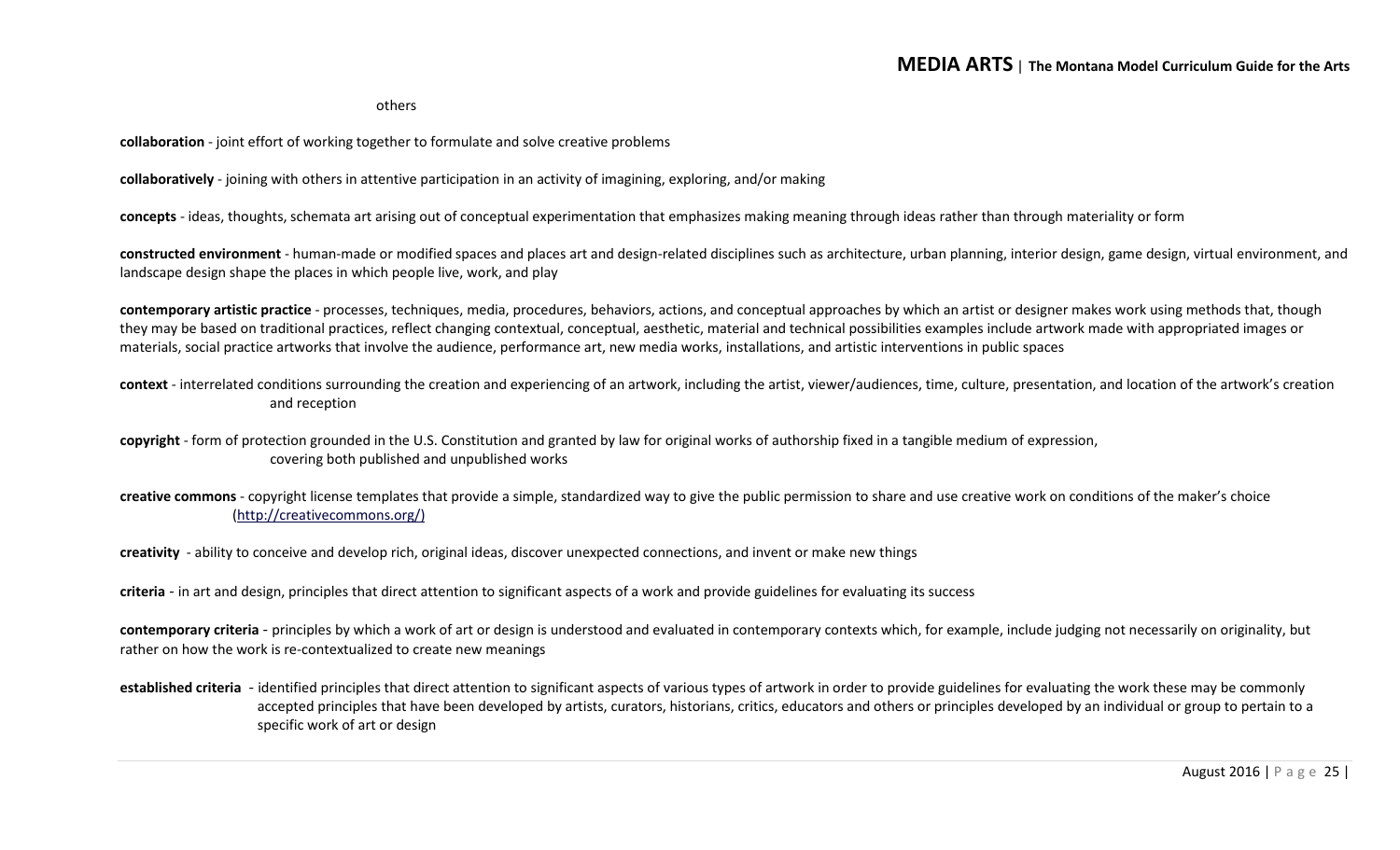**personal criteria** - principles for evaluating art and design based on individual preferences

relevant criteria - principles that apply to making, revising, understanding, and evaluating a particular work of art or design that are generated by identifying the significant characteristics of a work

**critique** - individual or collective reflective process by which artists or designers experience, analyze, and evaluate a work of art or design

**cultural contexts** - ideas, beliefs, values, norms, customs, traits, practices, and characteristics shared by individuals within a group that form the circumstances surrounding the creation, presentation, preservation, and response to art

**cultural traditions** - pattern of practices and beliefs within a societal group

**curate** - collect, sort, and organize objects, artworks, and artifacts preserve and maintain historical records and catalogue exhibits

**curator** - person responsible for acquiring, caring for, and exhibiting objects, artworks, and artifacts

**design** - application of creativity to planning the optimal solution to a given problem and communication of that plan to others

digital format - anything in electronic form including photos, images, video, audio files, or artwork created or presented through electronic means a gallery of artwork viewed electronically through any device

**engagement** - attentive participation in an activity of imagining, exploring, and making

**exhibition narrative** - written description of an exhibition intended to educate viewers about its purpose

**expressive properties** - moods, feelings, or ideas evoked or suggested through the attributes, features, or qualities of an image or work of art

fair use - limitation in copyright law which sets out factors to be considered in determining whether or not a particular use of one's work is "fair," such as the purpose and character of the use, the amount of the work used, and whether the use will affect the market for the work

**formal and conceptual vocabularies** - terms, methods, concepts, or strategies used to experience, describe, analyze, plan, and make works of art and design drawn from traditional, modern, contemporary, and continually emerging sources in diverse cultures.

**genre** - category of art or design identified by similarities in form, subject matter, content, or technique

**image** - visual representation of a person, animal, thing, idea, or concept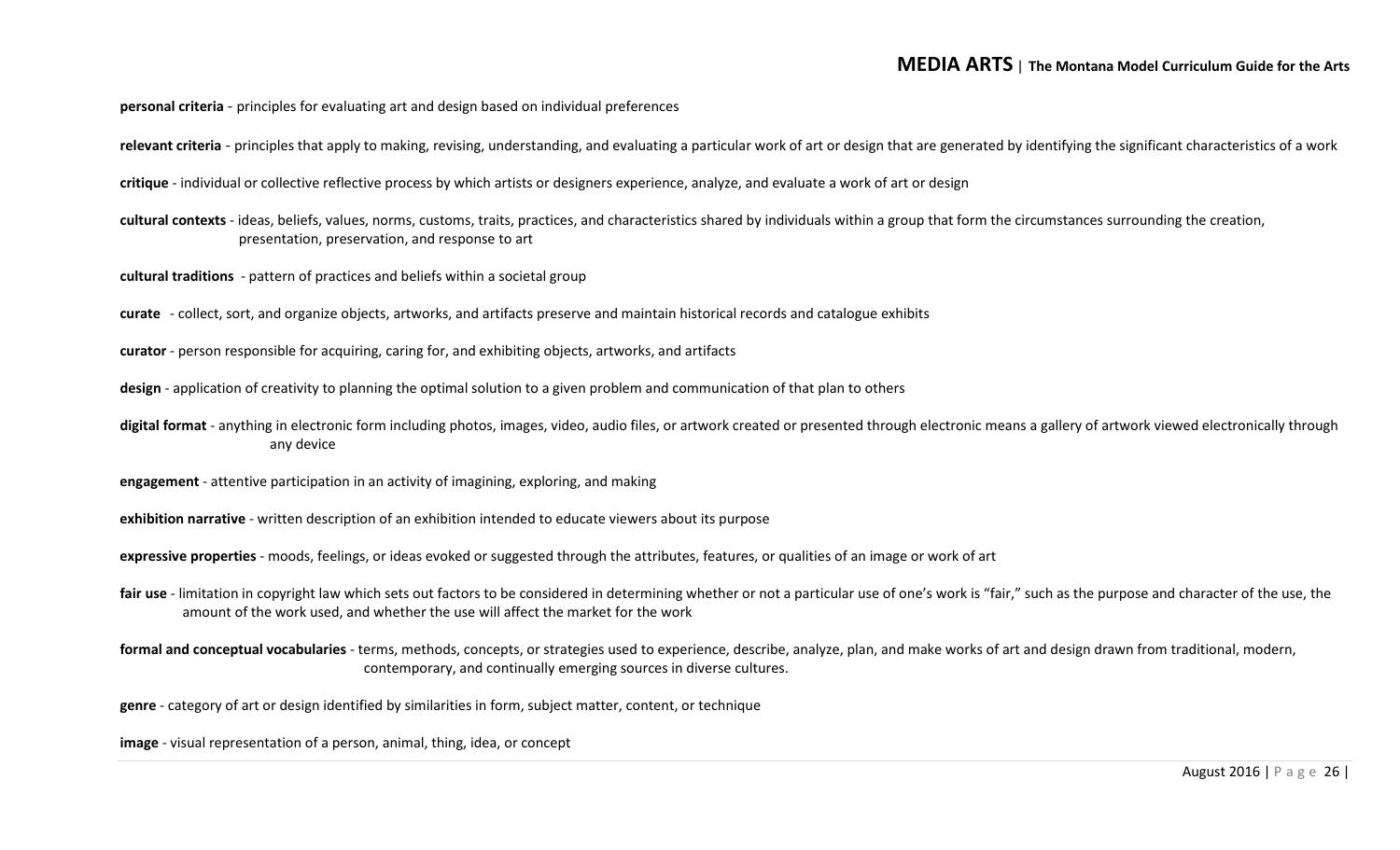**imaginative play** - experimentation by children in defining identities and points of view by developing skills in conceiving, planning, making art, and communicating

**innovative thinking** - imagining or and conceiving something new and unexpected, including fresh ideas and ways of looking at things and new approaches to old problems as well as formulating new problems

**material culture** - human-constructed or human-mediated objects, forms, or expressions, that extend to other senses and study beyond the traditional art historical focus on the exemplary to the study of common objects, ordinary spaces, and every day rituals

**materials** - substances out of which art is made or composed, ranging from the traditional to "non-art" material and virtual, cybernetic, and simulated materials

**medium/media** - mode(s) of artistic expression or communication material or other resources used for creating art

**open source** - computer software for which the copyright holder freely provides the right to use, study, change, and distribute the software to anyone for any purpose [\(http://opensource.org/\)](http://opensource.org/)

**play** - spontaneous engaged activity through which children learn to experience, experiment, discover, and create

portfolio - actual or virtual collection of artworks and documentation demonstrating art and design knowledge and skills organized to reflect an individual's creative growth and artistic literacy

**preservation** - activity of protecting, saving, and caring for objects, artifacts, and artworks through a variety of means

**preserve** - protect, save, and care for (curate) objects, artifacts, and artworks

**style** - recognizable characteristics of art or design that are found consistently in historical periods, cultural traditions, schools of art, or works of an individual artist

**technologies** - tools, techniques, crafts, systems, and methods to shape, adapt, and preserve artworks, artifacts, objects, and natural and human-made environments

text - that form which information can be gathered, expanding beyond the traditional notion of written language to encompass visual representations such as paintings, sculpture, diagrams, graphics, films, and maps

**venue** - place or setting for an art exhibition, either a physical space or a virtual environment

**visual components** - properties of an image that can be perceived

**visual imagery** - group of images images in general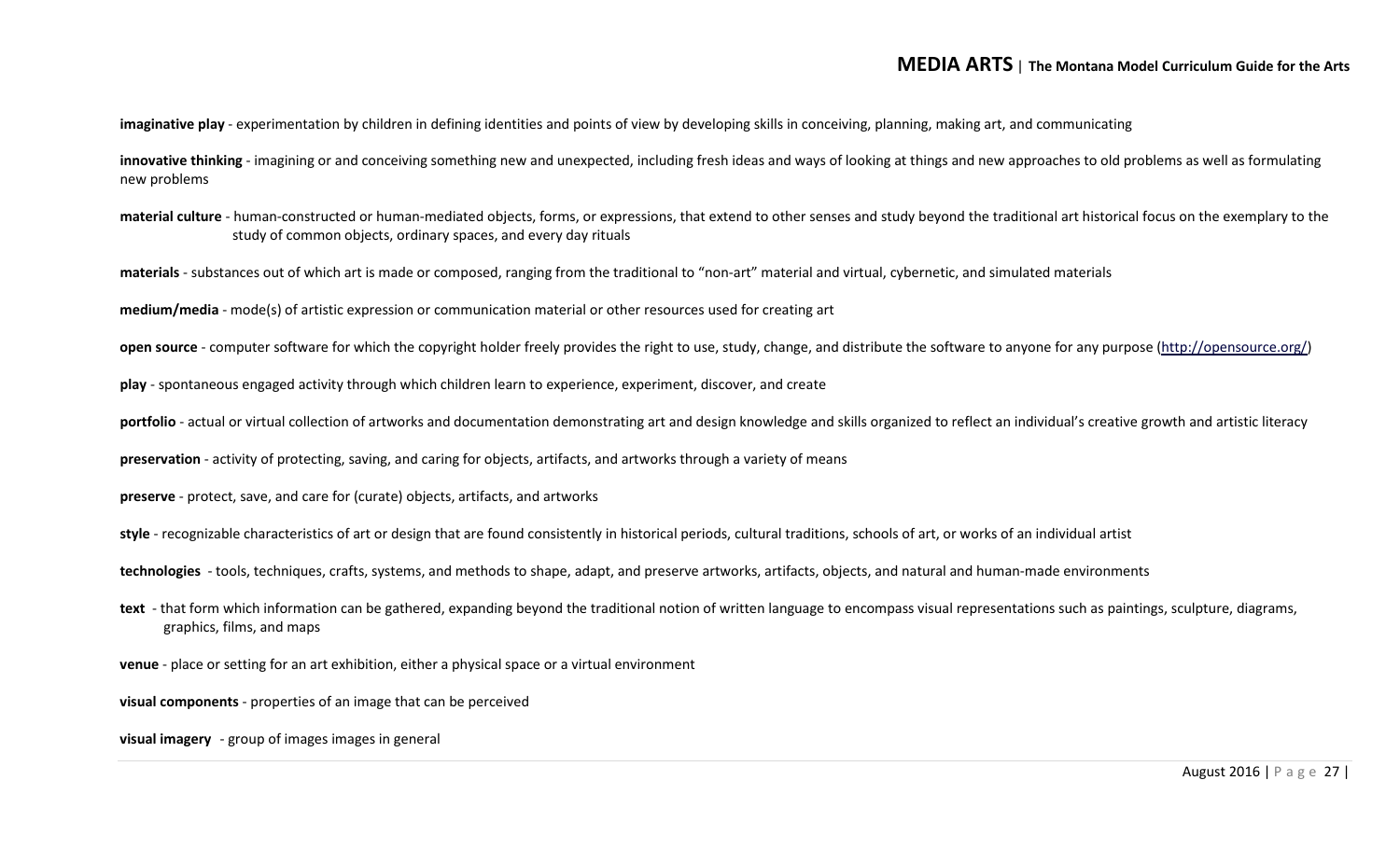**visual organization approaches and strategies** - graphic design strategies such as hierarchy, consistency, grids, spacing, scale, weight, proximity, alignment, and typography choice used to create focus and clarity in a work

visual plan - drawing, picture, diagram, or model of the layout of an art exhibit where individual works of art and artifacts are presented along with interpretive materials within a given space or venue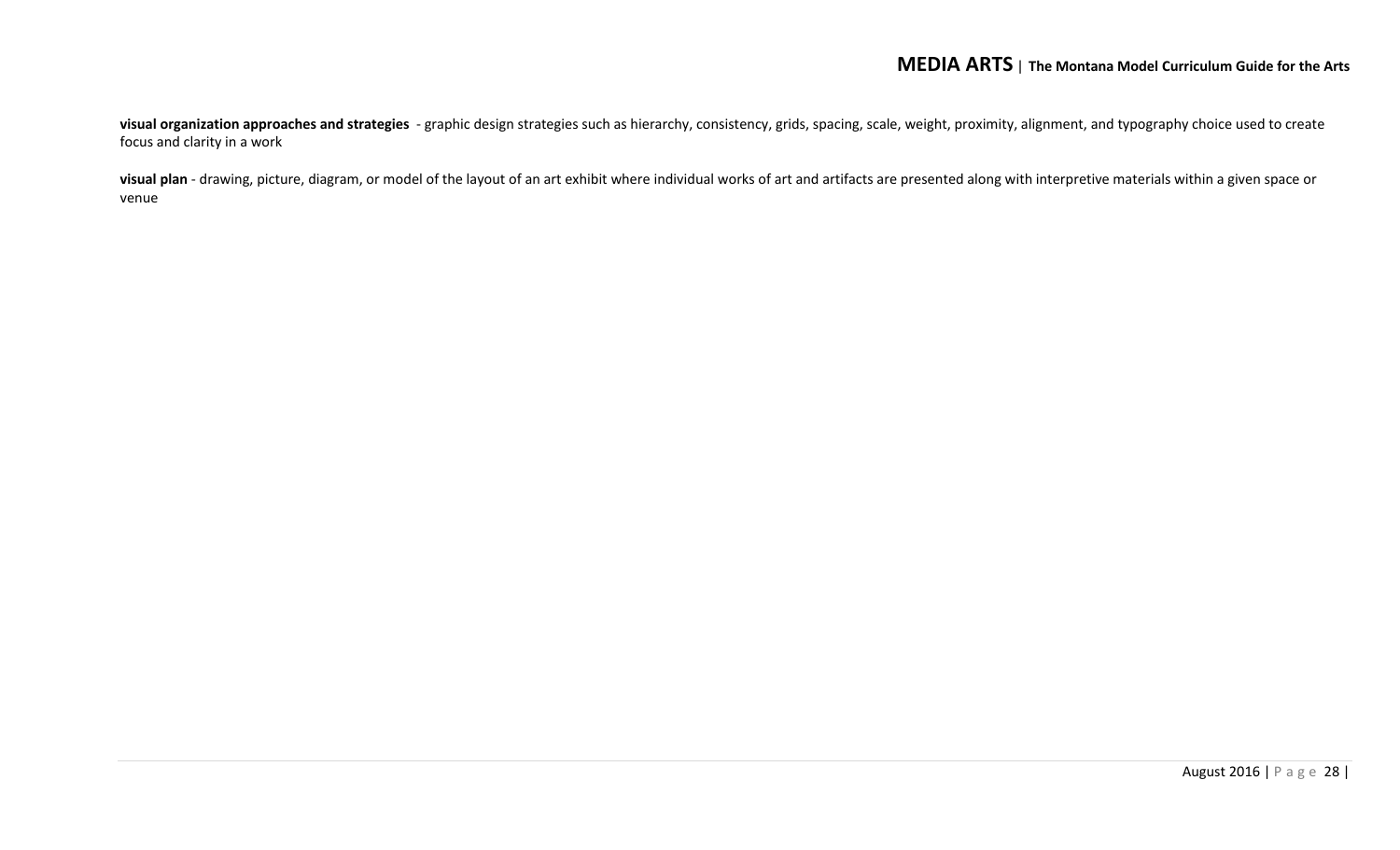#### <span id="page-28-0"></span>Montana Program Standards

#### [10.55.901 BASIC EDUCATION PROGRAM: ELEMENTARY](http://mtrules.org/gateway/ruleno.asp?RN=10%2E55%2E901)

(1) An elementary school shall have an education program aligned to the program area standards that enables students to meet the content standards and content-specific grade-level learning progressions. History: 20-2-114, MCA; IMP, 20-2-121, 20-3-106, 20-7-101, MCA; NEW, 1989 MAR p. 342, Eff. 7/1/89; AMD, 1998 MAR p. 2707, Eff. 10/9/98; AMD, 2000 MAR p. 3340, Eff. 12/8/00; AMD, 2012 MAR p. 2042, Eff. 7/1/13.

#### [10.55.902 BASIC EDUCATION PROGRAM: MIDDLE GRADES](http://mtrules.org/gateway/ruleno.asp?RN=10%2E55%2E902)

(1) A school with middle grades must have an education program aligned to the program area standards that enables all students to meet the content standards and content-specific grade-level learning progressions. (2) The Board of Public Education, upon recommendation of the Superintendent of Public Instruction, may approve a 7 and 8 grade program that must follow either the middle school philosophy and components described in (3) o departmentalized philosophy and components described in (4).

(3) The Board of Public Education, upon recommendation of the Superintendent of Public Instruction, may approve a middle school program that:

(a) addresses the unique nature of middle-grade children by focusing on their intellectual, social, emotional, and physical development. To put such philosophy into practice, a middle school must have flexibility to:

(i) approach instruction, scheduling, and teaching in a variety of ways;

(ii) undertake interdisciplinary work; and

(iii) plan blocks of coursework deriving from the intellectual, social, emotional, and physical needs of middle school students.

(b) incorporates critical and creative thinking, career awareness, lifelong learning, and safety;

(c) incorporates instruction in reading literacy and writing literacy into all required and elective program areas as required in the Montana Common Core Standards, ARM Title 10, chapter 53;

(d) includes, at a minimum, the following program areas, required of all students yearly:

(i) English language arts;

(ii) mathematics;

(iii) physical and life sciences;

(iv) social studies; and

(v) health enhancement.

(e) at a minimum maintains the following required program areas:

(i) visual arts including, but not limited to art history, art criticism, aesthetic perception, and production;

(ii) music including, but not limited to general, instrumental, and vocal (emphasizing comprehensive music elements, music history, criticism, aesthetic perception, and musical production);

(iii) career and technical education courses or pathways such as agriculture, business education, family and consumer sciences, health occupations and industrial technology education; and

(iv) world languages.

(f) offers as electives to all students exploratory courses such as creative writing, dance, drama, financial education, photography, and leadership.

(4) A junior high (grades 7-9) or 7-8 school must offer an educational program, aligned to the program area standards, that enables all students to meet the content standards and content-specific grade-level progressions. (a) Instruction in reading literacy and writing literacy shall be incorporated into all required and elective program areas as required in the Montana Common Core Standards, ARM Title 10, chapter 53.

(b) All students shall complete the following program areas each year:

(i) English language arts--1 unit;

(ii) social studies--1 unit;

(iii) mathematics--1 unit;

(iv) science--1 unit; and

(v) health enhancement--1/2 unit.

(c) All students must be allowed to elect from the following program area offerings:

(i) visual arts--1/2 unit;

(ii) music--1/2 unit;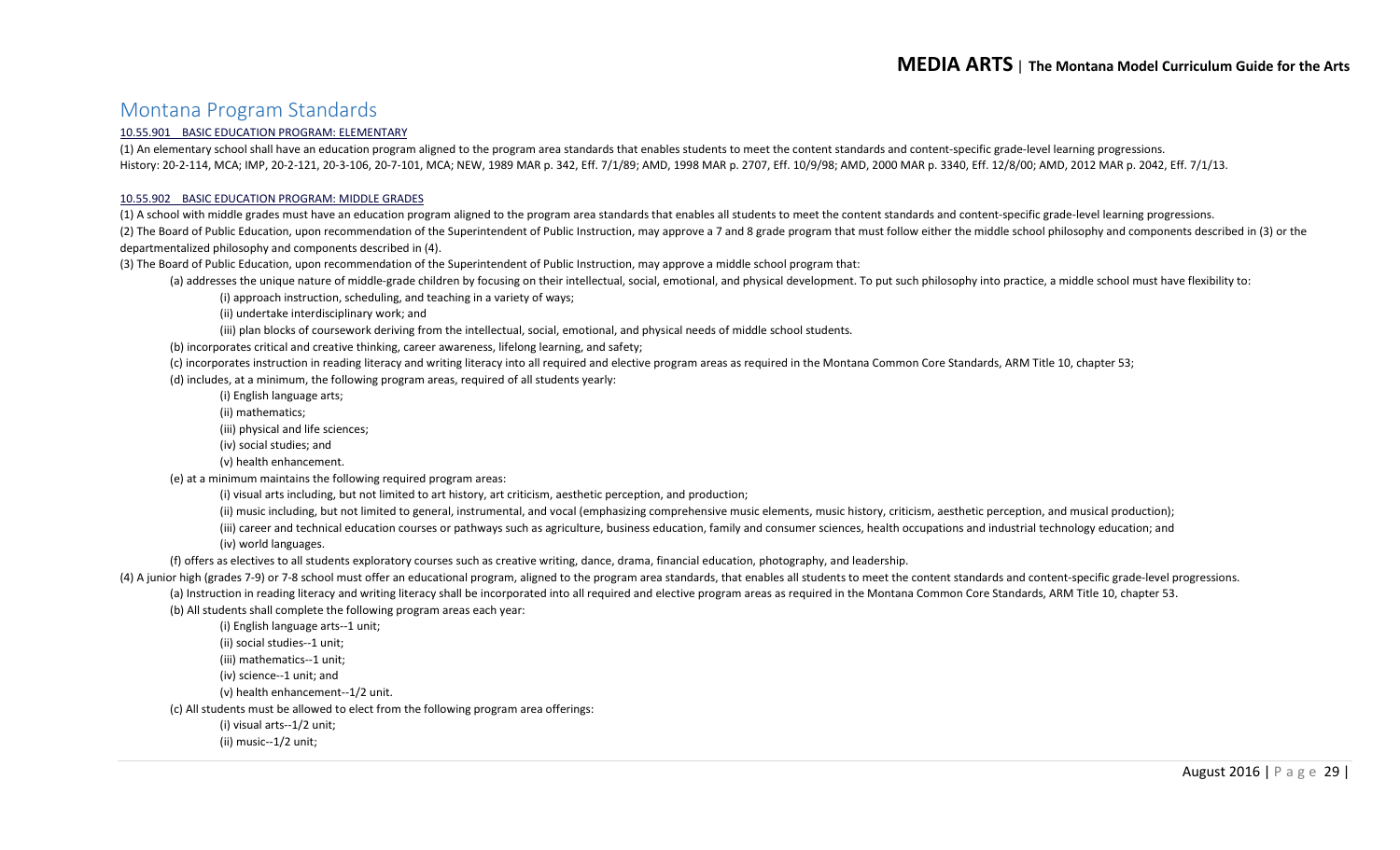(iii) career and technical education--1/2 unit; and

(iv) world languages and cultures--1/2 unit.

(d) A unit is defined as the equivalent of at least 8100 minutes for one school year.

(e) Time to pass between classes may be counted toward the standard school day but shall not be counted toward class time.

History: 20-2-114, MCA; IMP, 20-2-121, 20-3-106, 20-7-101, MCA; NEW, 1989 MAR p. 342, Eff. 7/1/89; AMD, 1998 MAR p. 2707, Eff. 10/9/98; AMD, 2000 MAR p. 3340, Eff. 12/8/00; AMD, 2012 MAR p. 2042, Eff. 7/1/13.

#### [10.55.904 BASIC EDUCATION PROGRAM OFFERINGS: HIGH SCHOOL](http://mtrules.org/gateway/ruleno.asp?RN=10%2E55%2E904)

(1) The basic education program, aligned to the program area standards, for grades 9 through 12 shall be at least 20 units of coursework that enable all students to meet the content standards and content-specific grade-lev progressions.

(2) Instruction in reading literacy and writing literacy shall be incorporated into all required and elective program areas as required in the Montana Common Core Standards, ARM Title 10, chapter 53. (3) Minimum offerings shall include at least the following:

(a) 4 units of English language arts;

(b) 3 units of mathematics;

(c) 3 units of science;

(d) 3 units of social studies;

(e) 2 units of career and technical education;

(f) 2 units of arts;

(g) 1 unit of health enhancement;

(h) 2 units of world languages; and

(i) 2 units of electives.

History: 20-2-114, MCA; IMP, 20-2-121, 20-3-106, 20-7-101, MCA; NEW, 1989 MAR p. 342, Eff. 7/1/89; AMD, 1998 MAR p. 2707, Eff. 10/9/98; AMD, 2000 MAR p. 3340, Eff. 12/8/00; AMD, 2012 MAR p. 2042, Eff. 7/1/13.

#### [10.55.1201 ARTS PROGRAM DELIVERY STANDARDS](http://mtrules.org/gateway/ruleno.asp?RN=10%2E55%2E1201)

#### (1) In general, a basic program in arts shall:

(a) meet the following conditions:

(i) incorporate visual arts (e.g., drawing, painting, printmaking, photography, film, electronic media, sculpture, applied design, installation);

(ii) incorporate performing arts, including music (e.g., choral music, instrumental music, music appreciation), theater (e.g., drama, play production), and dance;

(iii) provide instruction that includes history of the arts, criticism, production, performance, and aesthetics; and

(iv) encourage a variety of co-curricular offerings (e.g., drama, literary and art publications, performance groups, arts clubs) and other avenues for students to practice their artistic skills in the community and the wor (b) include the following practices:

(i) structure activities to allow students to develop techniques in the arts;

(ii) allow students to explore the elements of artistic composition and a variety of media, functions, styles, and presentation forms;

(iii) provide access to exemplary works of art from diverse cultures and historical periods and access to current materials, techniques, technology, and processes in the arts; and

(iv) provide real audiences for student performance and products, display areas, and performance areas (e.g., stages, galleries, fairs).

History: Sec. 20-2-114, MCA; IMP, Sec. 20-2-121, 20-3-106, 20-7-101, MCA; NEW, 1989 MAR p. 342, Eff. 7/1/89; AMD, 2000 MAR p. 3340, Eff. 12/8/00; AMD, 2001 MAR p. 953, Eff. 6/8/01.

See the [Administrative Rules of Montana, Chapter 55](http://mtrules.org/gateway/ChapterHome.asp?Chapter=10%2E55) for additional information about accreditation and program delivery standards.